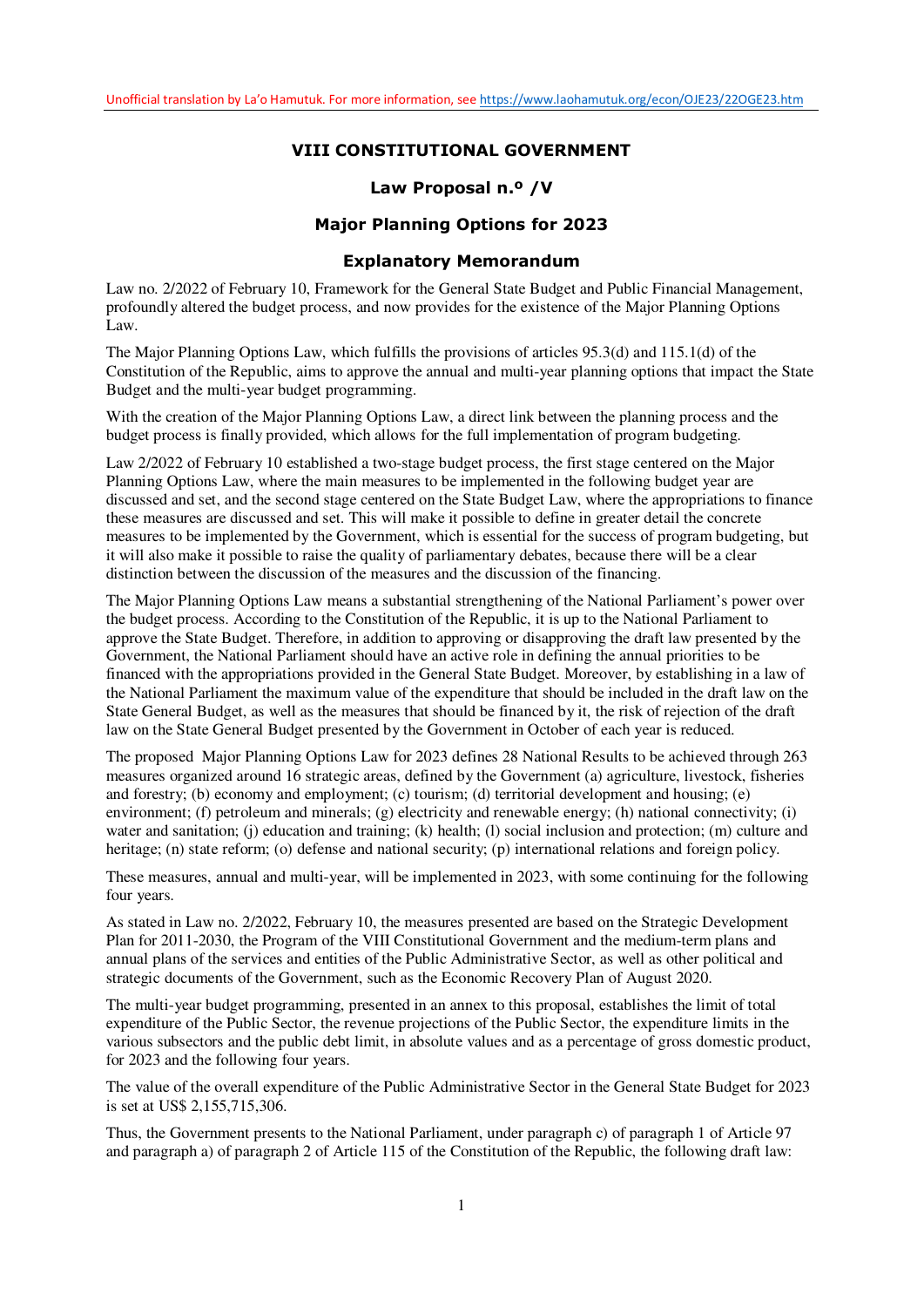**Law no. /2022** 

## **Of of**

## **Major Planning Options for 2023**

Under the terms of Article 95.3(d) of the Constitution of the Republic, it is the responsibility of the National Parliament to deliberate on the Plan.

Law No. 2/2022 of February 10, Framework for the State Budget and Public Financial Management, has profoundly changed the budget process, providing for the existence of the Law on Major Planning Options and thus enshrining the intervention of the National Parliament in defining the main measures to be implemented in the following budget year and which will be funded by the appropriations entered in the State Budget.

The Major Planning Options for 2023 present, in accordance with Article 47 of Law No. 2/2022 of 10 February, the identification of the budgetary strategy and the main options in terms of planning with an impact on the State Budget for the next budget year and for the following four years, the multi-year budget programming and the analysis of the projections of the main macroeconomic indicators with influence on the State Budget and their evolution.

The multi-year budget programming establishes, in accordance with the same article, the limit on the total expenditure of the Public Administrative Sector, the revenue projections of the Public Administrative Sector, the expenditure limits in the various sub-sectors and the public debt limit for the budget year, in absolute values and as a percentage of gross domestic product, for 2023 and the four subsequent years.

The value of the overall expenditure of the Public Administrative Sector is defined in the multi-year budget programming, in the amount of US\$ 2,155,715,306, which must be respected by the Government in the draft law of the General State Budget for 2023.

Thus, the National Parliament decrees, pursuant to Article 95(3)(d) of the Constitution of the Republic, to be valid as law, the following:

## **Article 1 Object**

The present diploma establishes the Major Planning Options for 2023.

# **Article 2 Framework**

The Major Planning Options Law for 2023 presents the main annual and multi-year options in terms of planning with an impact on the General State Budget for 2023, in implementation of the 2011-2030 Strategic Development Plan, the Government Program and the medium-term plans and annual plans of the services and entities of the Public Administrative Sector.

## **Article 3 Major Planning Options**

- 1. The following 28 national results are established, to be achieved through the 263 measures identified in the Major Planning Options Law for 2023, whose fulfillment shall be assessed through the process of monitoring and evaluation of the activity of the Public Administrative Sector.
	- a) All citizens have access to safe and quality health services;
	- b) All citizens are free of hunger and malnutrition;
	- c) Friendly, confident and safe communities;
	- d) Timor-Leste is a country that applies the rule of law and equal access to justice is guaranteed to all citizens;
	- e) All citizens have access to clean water and quality sanitation;
	- f) Protecting the environment and safeguarding the country's sustainable development for future generations;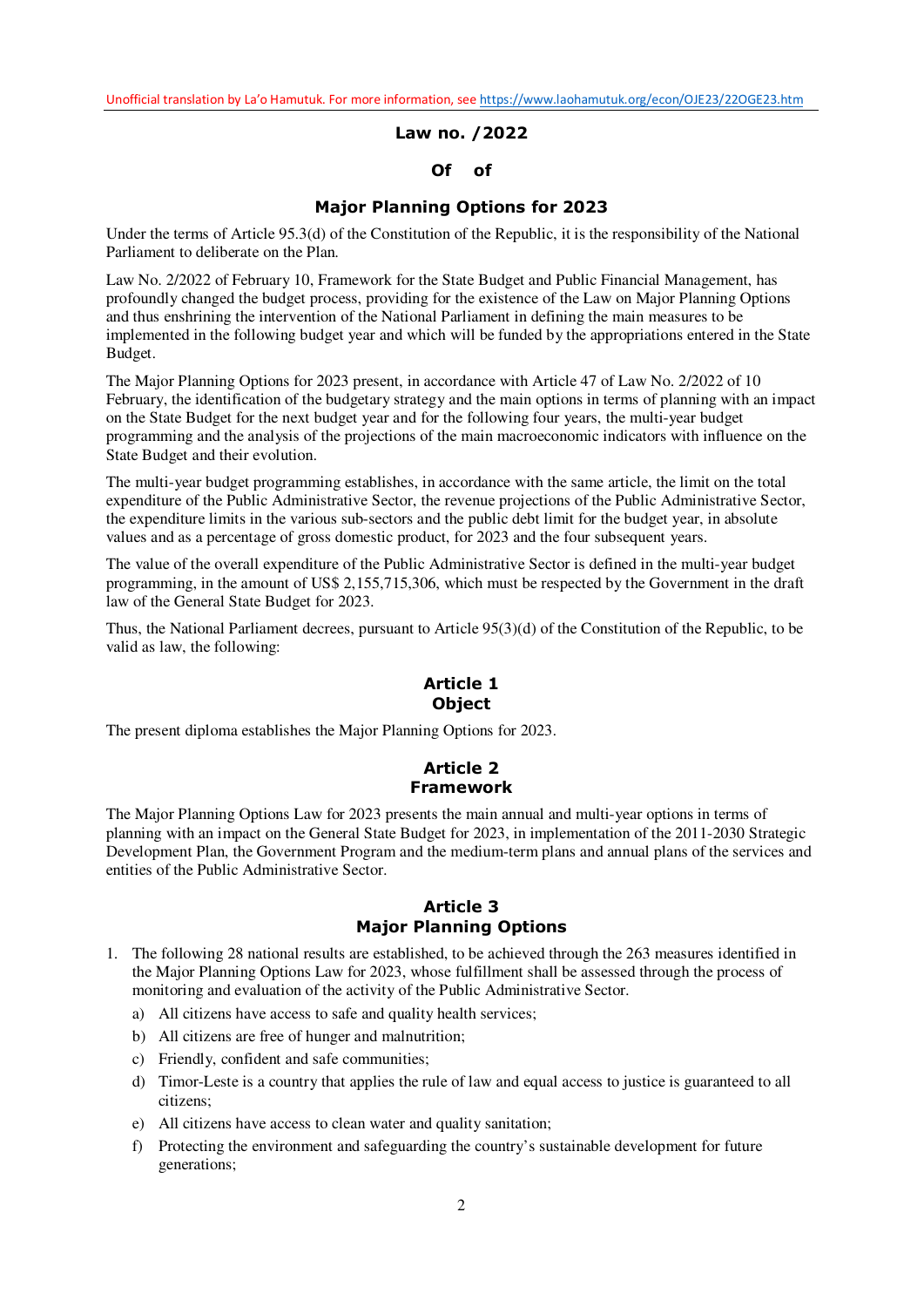- g) Disaster preparedness for effective responses for all citizens at all levels;
- h) All citizens should have access to quality education and training for lifelong learning;
- i) Building a modern telecommunications network to connect all people;
- j) A national petroleum industry with qualified national people leading and managing the industry;
- k) An e-government that provides faster, more effective, efficient and transparent services to citizens;
- l) More inclusive, sustainable, and quality employment in Timor-Leste;
- m) A modern, diversified economy with thriving innovative industries driven by private sector development
- n) A sustainable and prosperous agricultural sector that meets the demand of domestic and international markets;
- o) An environmentally friendly original tourism industry that focuses on our people, our culture and our heritage;
- p) Greater consumption of art and culture in the country and conservation of cultural heritage;
- q) A diverse, socially inclusive and equitable society that supports and protects the most vulnerable;
- r) Everyone in Timor-Leste has access to reliable and affordable electricity 24 hours a day;
- s) An extensive network of quality, well-maintained roads, ports, and airports that promote development and market access;
- t) Spatial planning, urban and rural development;
- u) Sensible, responsible, effective and efficient local government;
- v) Greater public participation in policy making and decision making by Government, leading to more accountable Government;
- w) Sustainability and sound financial and budgetary management;
- x) An efficient and effective public administration that citizens trust;
- y) Development of sustainable and environmentally friendly infrastructure for all generations;
- z) Our defense and security sector will defend the nation, supporting civil society and contributing to countering regional and global threats;
- aa) Strong bilateral and multilateral relations that promote Timor-Leste and contribute to a better Asia and a better world;
- bb) The interests of the Timorese people are protected and promoted, nationally and internationally.
- 2. The Major Planning Options Law for 2023 are organized around the following 16 strategic areas:
	- a) Agriculture, livestock, fisheries and forestry;
	- b) Economy and employment
	- c) Tourism
	- d) Territorial development and housing
	- e) Environment
	- f) Petroleum and minerals;
	- g) Electricity and renewable energy;
	- h) National connectivity;
	- i) Water and sanitation;
	- j) Education and training;
	- k) Health
	- l) Social inclusion and protection;
	- m) Culture and heritage;
	- n) State reform;
	- o) Defense and national security;
	- p) International relations and foreign policy.
- 3. The Major Planning Options for 2023 are presented in Annex I to this law, of which they are an integral part.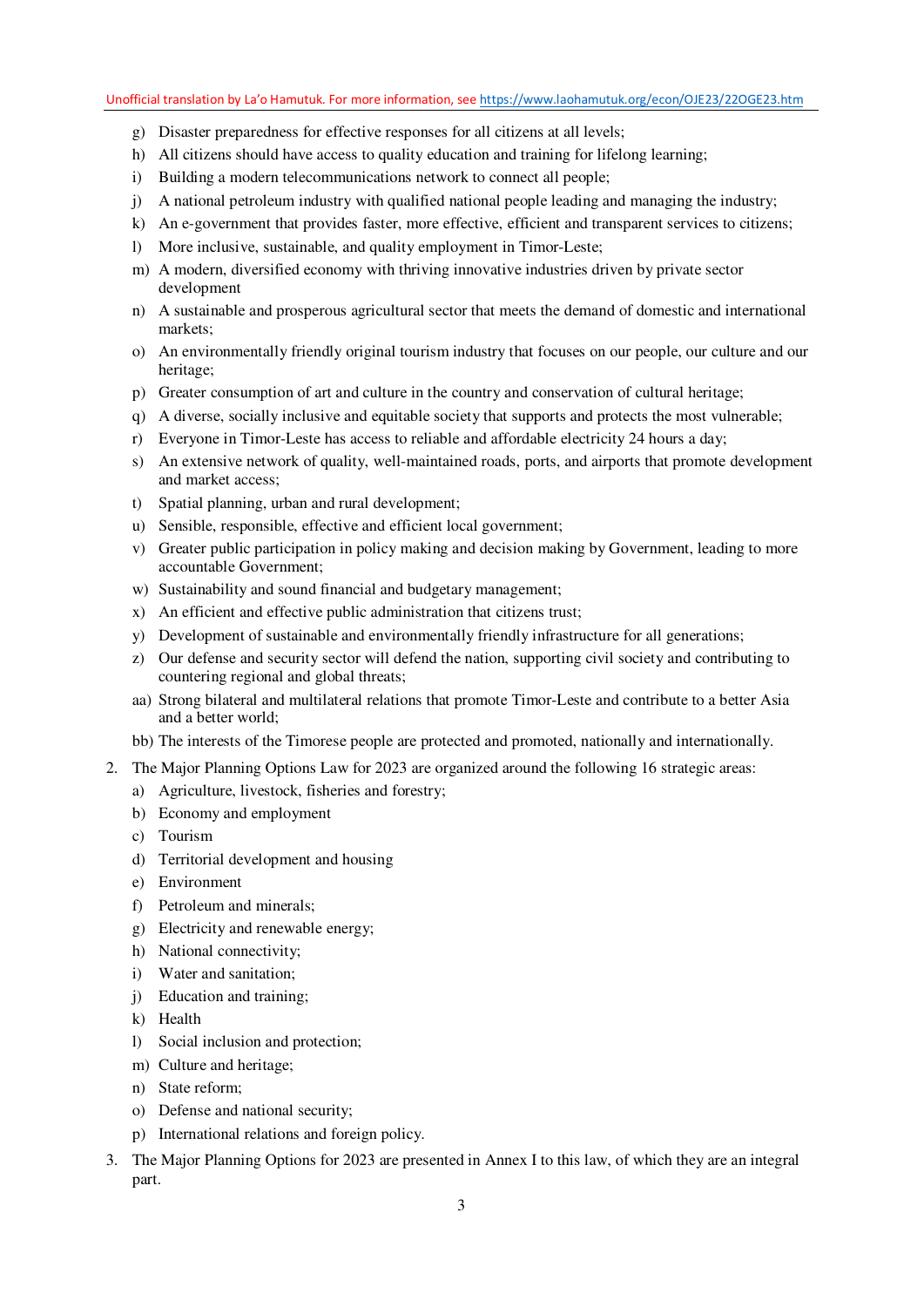- 4. The correlation between the strategic areas of the Major Planning Options and the national results is presented in Annex II to this law, of which it is an integral part.
- 5. The appropriations to finance the options in terms of planning contained in the Major Planning Options for 2023 shall be included in the General State Budget for 2023.

## **Article 4 Multiannual budgetary programming**

- 1. The multi-annual budgetary programming establishes:
	- a) The limit of the total expenditure of the Public Administrative Sector for the budget year 2023 and for the four subsequent years;
	- b) The revenue projections for the Public Administrative Sector for the 2023 budget year and the four subsequent years;
	- c) The sectorial expenditure limits for the 2023 budget year and for the four subsequent years;
	- d) The public debt limit for the budget year 2023 and for the four subsequent years, in absolute values and as a percentage of gross domestic product.
- 2. The multi-annual budget programming is presented in Annex III to this law, of which it is an integral part.
- 3. The draft State Budget law for 2023 to be presented by the Government shall respect the value of the overall expenditure of the Public Administrative Sector for 2023 provided for in the multi-year budget programming.

# **Article 5 Coming into force**

The present diploma enters into force on the day after its publication.

Approved on

The President of the National Parliament,

Promulgated on To be published.

The President of the Republic,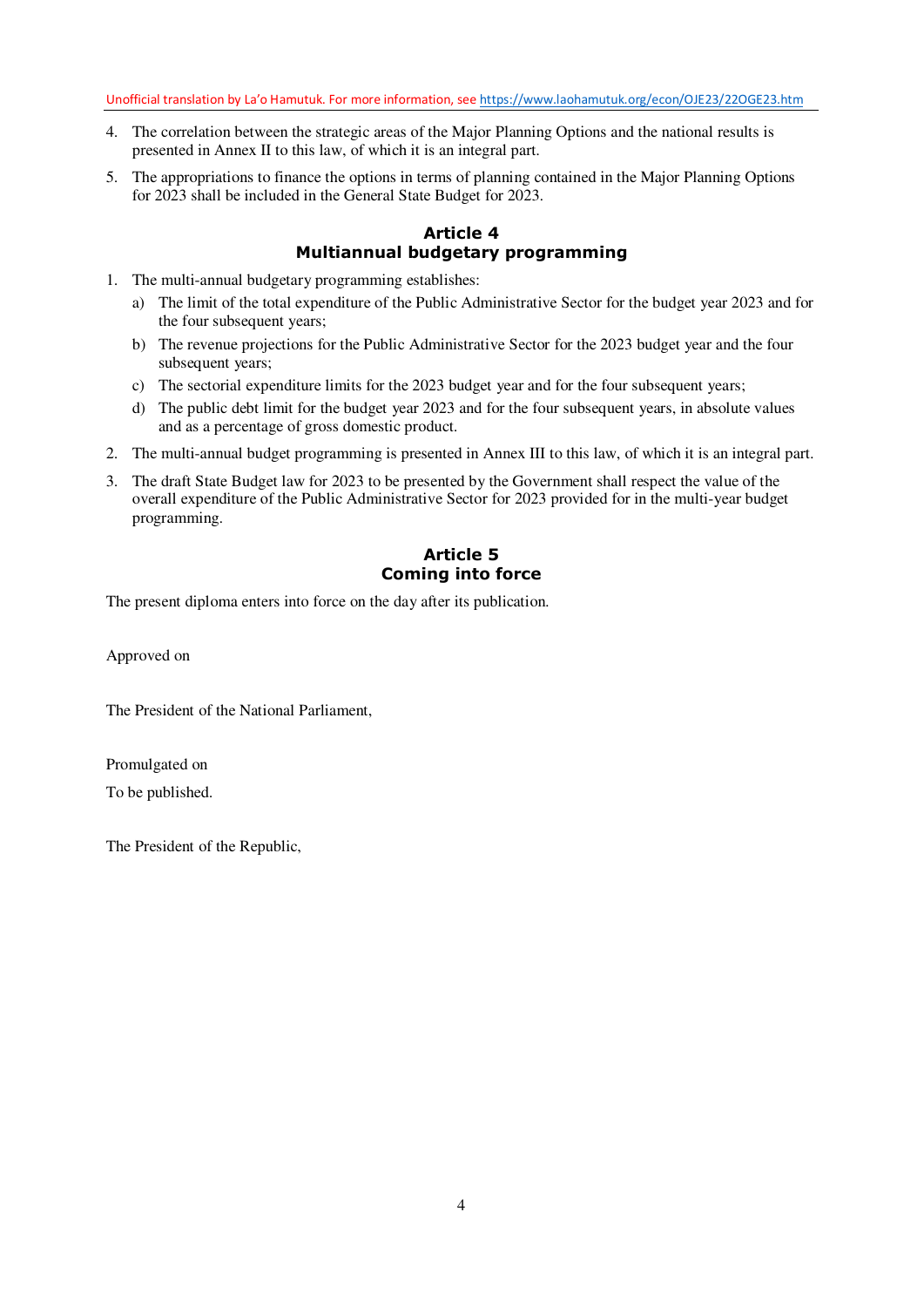# **Annex I**  (referred to in Article 3.3)

# **Major Planning Options for 2023**

## **Introduction**

The Major Planning Options for 2023 present the budgetary policy for the year 2023 and for the following four years, directed toward the consolidation of economic growth and the improvement of the population's income and social conditions, but guaranteeing the preservation of our Nation's petroleum wealth.

The stimulation of economic activity and the revival of employment, the recovery of confidence and the stability of public finances are the basis for long term fiscal sustainability that will enable us to achieve the goals set out in the Strategic Development Plan 2011-2030 and make Timor-Leste an upper middle income country in that period.

The Major Planning Options for 2023 are organized around 16 strategic areas:

- a) Agriculture, livestock, fisheries and forestry;
- b) Economy and employment
- c) Tourism
- d) Territorial development and housing
- e) Environment
- f) Petroleum and minerals;
- g) Electricity and renewable energy;
- h) National connectivity;
- i) Water and sanitation;
- j) Education and training;
- k) Health
- l) Social inclusion and protection;
- m) Culture and heritage;
- n) State reform;
- o) Defense and national security;
- p) International relations and foreign policy.

## **Macroeconomic Scenario**

Timor-Leste's average gross domestic product (GDP) growth was 2.1% per year over the period 2010-2020. These growth rates were higher at the beginning of the decade, but negative growth rates in 2017, 2018, and 2020 undermined the progress made.

The year 2020 is the last for which National Accounts data are available for real non-oil GDP. Growth was negative 8.6% due to the combined effect of the delayed approval of the State Budget, political uncertainty, the COVID-19 pandemic, and the application of the state of emergency.

In 2021, GDP should return to positive growth, with an increase of 1.5%, although this has been revised downward due to the confinement by the COVID- 19 pandemic, the April floods, and the difficulties in implementing the State General Budget, particularly regarding Capital Development expenditures.

|                      | <b>Actual</b> | <b>Forecast</b> |      |      |      |      |      |      |
|----------------------|---------------|-----------------|------|------|------|------|------|------|
|                      | 2020          | 2021            | 2022 | 2023 | 2024 | 2025 | 2026 | 2027 |
| Real GDP (non-oil)   | $-8.6%$       | 1.5%            | 2.9% | 3.1% | 3.4% | 3.5% | 3.1% | 3.0% |
| <b>CPI inflation</b> | 0.5%          | 3.8%            | 6.7% | 3.0% | 3.0% | 2.6% | 2.5% | 2.3% |

## **Table 1 - Economic Indicators, 2020-2027, in%.**

*Source: Ministry of Finance, May 2022.*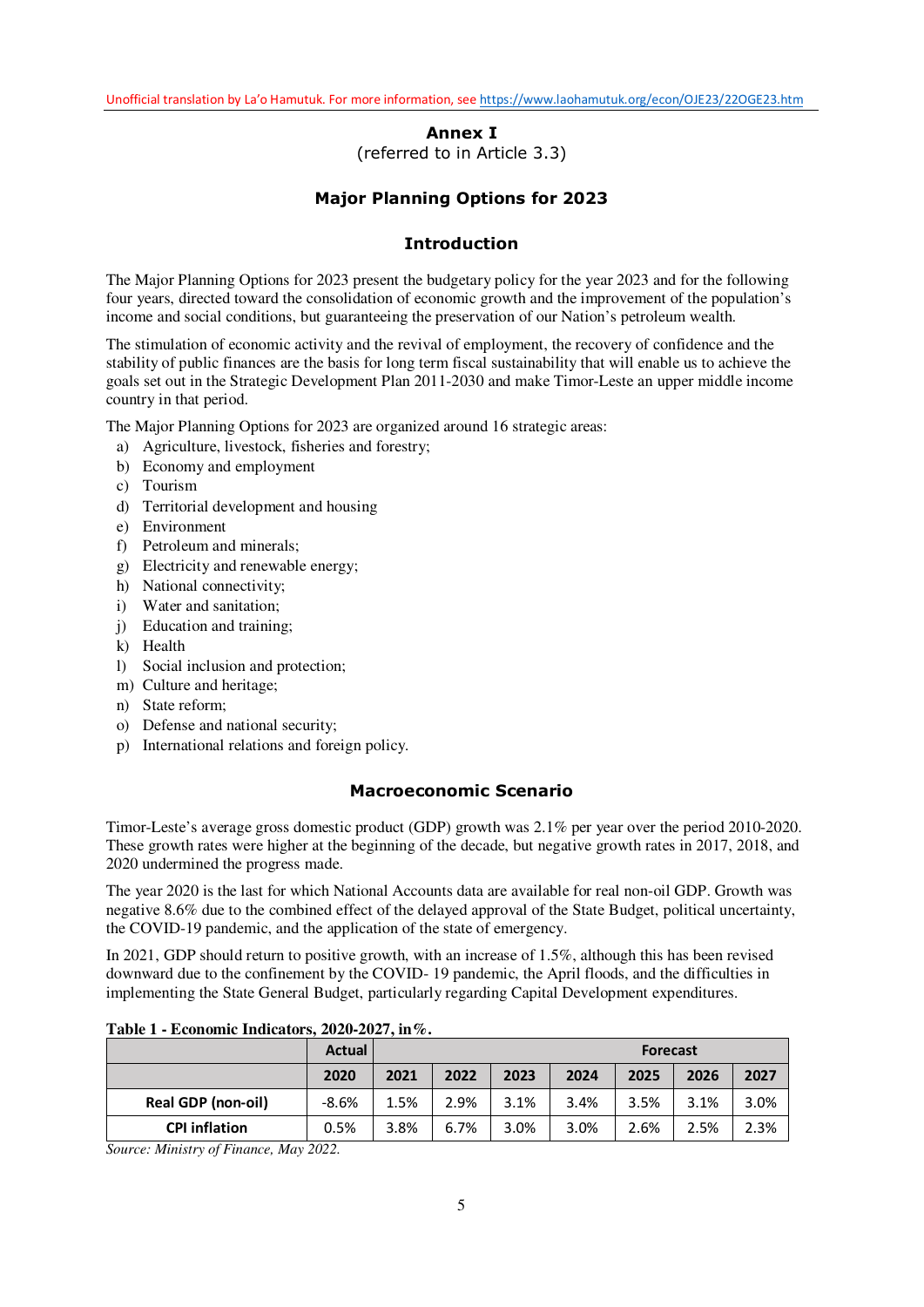The proposed Supplemental State Budget for 2022 will put the overall budget expenditure at about \$3,309 million. This \$1,130 million increase in the budget ceiling is expected to result in only an extra 0.2% increase in GDP over previous forecasts based on the approved budget (from 2.7% to 2.9%).

This is because about \$1 billion of the spending is intended to be put into a fund for the National Liberation Fighters and therefore much of it will not be immediately disbursed and will not impact the economy. However, this large withdrawal will affect the current balance of the Petroleum Fund and projections of its life.

In addition, as execution tends to be lower for higher budgets, the assumptions around budget execution have been adjusted downwards, and as several measures in the supplementary budget are consumption measures that will imply increased imports and these have a negative impact on GDP, they will have a reduced contribution on GDP growth, even though they will have a relevant impact on household income.

For 2023, taking into account the implemented measures, a growth of 3.1% is expected, as investment in infrastructure and human capital, unlike consumption expenditure, have a positive impact on economic growth and a strategy of adjustments in measures and procedures to optimize the execution of expenditure is expected, namely as a result of the approval of the General State Budget Framework Law and public financial management and the new Legal Regime for Procurement, Public Contracts and Related Infringements.

In the medium term (2024-2027), consistent positive growth is expected, assuming an increase in arrivals due to the resumption of commercial flights and the tourism development strategy, strong growth in public services, public-private partnerships, growth in infrastructure financing through loans, and private sector growth encouraged by political stability.



**Chart 1 - Real Non-oil GDP growth rate (right, in %) and levels (left, in millions of US\$) 2000** 

*Source: National Accounts of Timor-Leste 2017-2020, Economic Forecasts 2021-2027, Ministry of Finance, May 2022.* 

### **Inflation**

The level of inflation growth in Timor-Leste has been quite pronounced, with a year-on-year rate in March 2022 of 6.0%. This is in line with global trends.

IMF estimates are that global inflation will rise by 6.1% and 4.1% in 2022 and 2023. Increased household consumer spending could lead inflation to rise further.

Due to the weight of food and beverages in the CPI (Consumer Price Index) basket and the significant proportion of food imported by Timor-Leste each year, international food prices remain a major driver of the overall CPI rate. The World Bank's World Food Price Index rose 27% in the first quarter of 2022, with rice rising 6% in the same period. This will have a negative effect on the neediest households, where staple foods make up the bulk of their spending.

Year-on-year inflation in Dili was 7.0%, which is slightly higher than inflation in the other municipalities, which increased by 5.7% over the same period. The CPI categories with the largest increases were "Alcohol" and Tobacco" which rose 18.4% and "Transportation" which rose 8.0%, probably due to the recent increase in excise taxes and international petroleum prices, respectively. Petroleum prices increased 54% in the first quarter of 2022 as a result of the conflict in Ukraine.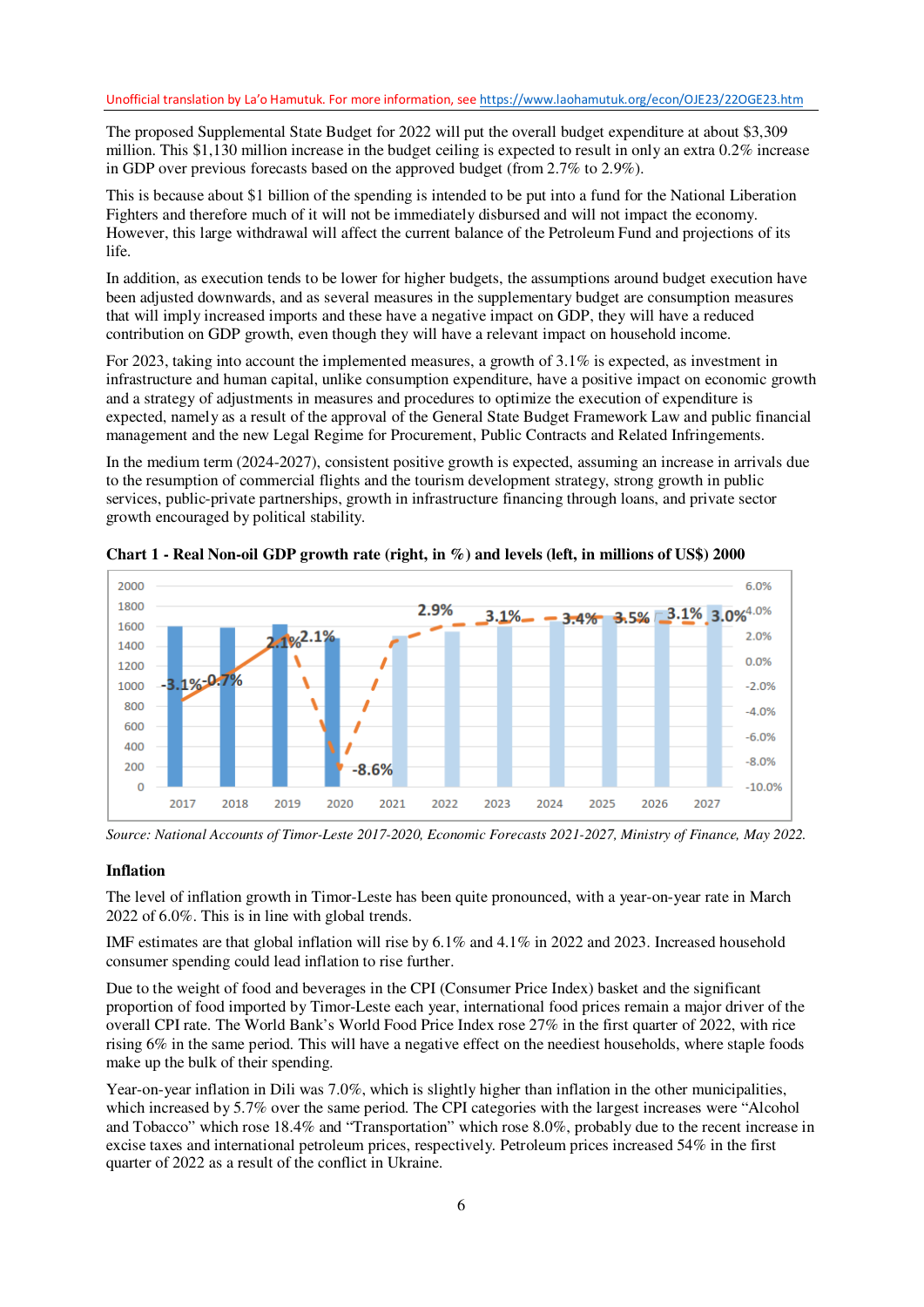



A slight depreciation of -0.7% in the real effective exchange rate (REER), a weighted average of a country's currency against an index or basket of other major currencies, will make imports slightly more expensive and increase inflationary pressures.

The inflation outlook should stabilize after 2023, as world petroleum prices should calm down.



## **Chart 3 - Commodity Price Indices 2011-2021**

*Source: Ministry of Finance, April 2022.* 

## **Domestic Revenues**

Non-oil domestic revenues are expected to have a modest increase in 2022 compared to the sharp drop in 2021. In 2021, there was a significant drop in domestic revenues which was mainly due to the creation of the public companies EDTL and BTL which, due to their nature, are not part of the State Budget, which led to the exclusion of revenues from these entities from the budget.

Forecasts for 2022 point to a moderate improvement in Domestic Revenues and that 2023 as the country begins to recover from the economic slowdown associated with the COVID-19 pandemic.

Non-oil Domestic Revenues are projected to grow positively over the previous year. Increased private sector activity, political stability, and continued government capital projects will also help promote revenue growth. The positive trend is expected to continue until 2027, given current economic growth expectations.

Domestic revenues are expected to return to pre-COVID-19 levels (the amount collected in 2019) by 2027. It is important to note that the current estimates do not include additional revenues from some of the potential reforms under discussion, such as the introduction of VAT, as these still lack parliamentary approval.

## **Table 2 - Petroleum Fund Balance, 2023-2027, in millions of US\$**

| Forecast |  |
|----------|--|
|          |  |

*Source: Ministry of Finance, April 2022.*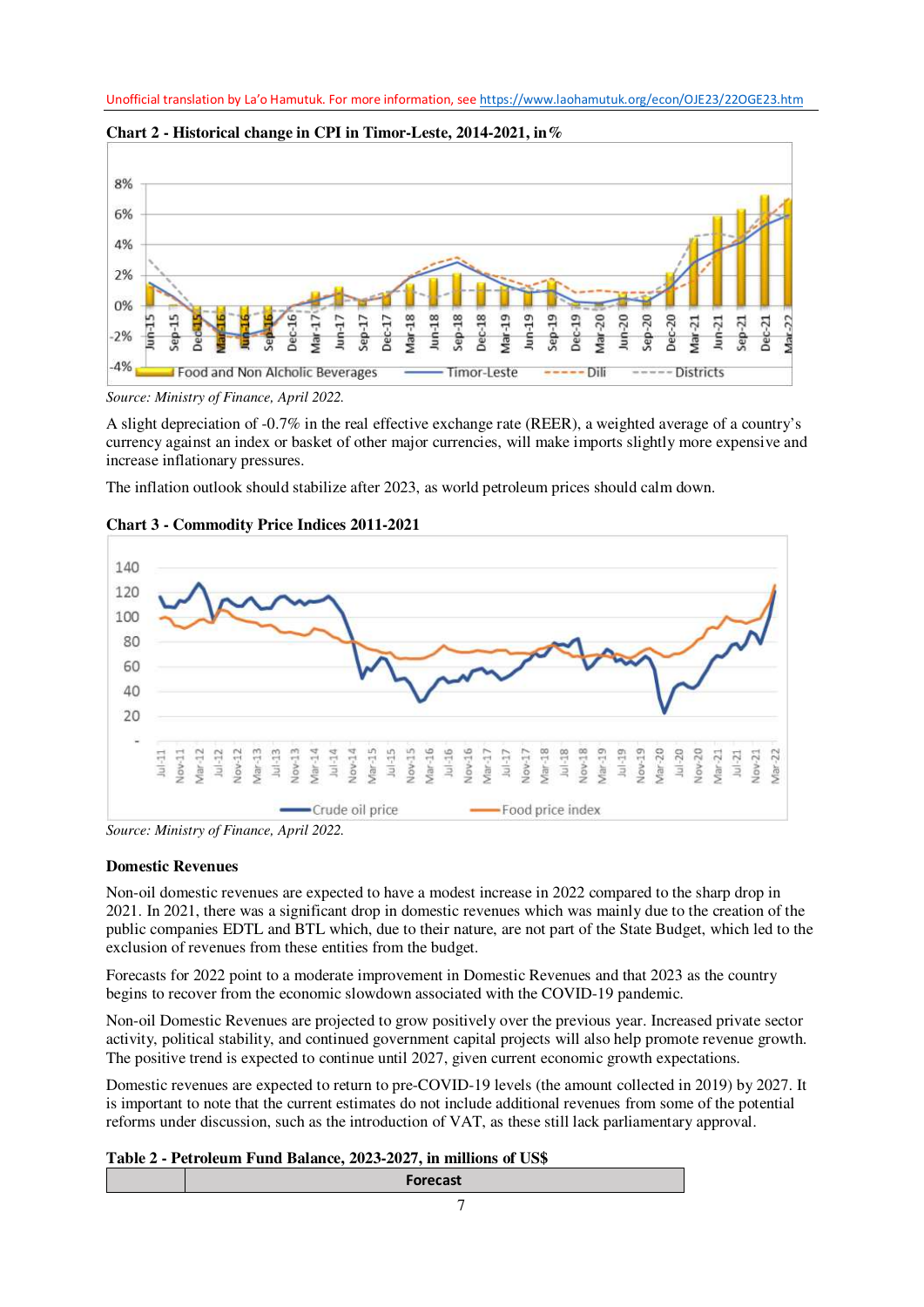| Year   | 2023                        | 2024            | 2025     | 2026     | 2027     |
|--------|-----------------------------|-----------------|----------|----------|----------|
| Value  | 15.469.7                    | 14,313.3        | 13,105.1 | 11,798.6 | 10,397.1 |
| $\sim$ | $\mathcal{L}$ $\mathcal{L}$ | $\cdots$ $\sim$ |          |          |          |

*Sources: Ministry of Finance, April 2022.* 

Timor-Leste is highly dependent on petroleum revenues which accounted for 78% of total revenues in 2021. However, petroleum revenues are expected to decline as production in the existing petroleum field comes to an end. This makes Tax and Public Finance Management Reform a priority for the country going forward. Improving revenue collection capacity by introducing new tax instruments as well as revising existing ones, and revisiting tax policies and investment promotion legislation can help increase revenue collection, improving both tax and non-tax revenues considerably.

|                                                                | <b>Actual</b> |       | <b>Forecast</b> |       |       |       |       |
|----------------------------------------------------------------|---------------|-------|-----------------|-------|-------|-------|-------|
|                                                                | 2021          | 2022  | 2023            | 2024  | 2025  | 2026  | 2027  |
| <b>Total Revenues</b>                                          | 649.1         | 620.2 | 604.3           | 576.3 | 545.6 | 694.5 | 674.2 |
| Domestic non-oil revenues                                      | 155.3         | 156.1 | 174.9           | 183.1 | 191.6 | 200.7 | 210.1 |
| <b>Estimated Sustainable Income</b><br>from the Petroleum Fund | 493.8         | 464.1 | 429.4           | 393.2 | 354.0 | 493.8 | 464.1 |

| Table 3 - Total Domestic Revenues, 2021-2027, in millions of US\$ |  |  |
|-------------------------------------------------------------------|--|--|
|-------------------------------------------------------------------|--|--|

*Sources: Ministry of Finance, April 2022.* 

Domestic non-oil revenues are composed of tax revenues, income and own revenues. To these are added nondomestic non-oil revenues, such as partner grants and international loans.

|                                                                | Real  | <b>Previsão</b>          |       |       |       |       |       |
|----------------------------------------------------------------|-------|--------------------------|-------|-------|-------|-------|-------|
|                                                                | 2021  | 2022                     | 2023  | 2024  | 2025  | 2026  | 2027  |
| Receita doméstica total                                        | 155,3 | 156,1                    | 174,9 | 183,1 | 191,6 | 200,7 | 210,1 |
| Impostos (excluindo RAEOA)                                     | 118,0 | 117,1                    | 122,6 | 128,4 | 134,5 | 140,8 | 147,5 |
| Novas Propostas de Imposto Seletivo<br>de Consumo              | 0,0   | 0,0                      | 11,4  | 12,0  | 12,6  | 13,2  | 13,8  |
| Novas propostas como percentagem<br>da receita doméstica total | -     | $\overline{\phantom{0}}$ | 7%    | 7%    | 7%    | 7%    | 7%    |
| Impostos cobrados pela RAEOA                                   | 2,6   | 2,8                      | 2,9   | 3,1   | 3,2   | 3,4   | 3,5   |
| Taxas e Encargos                                               | 15,3  | 16,1                     | 16,8  | 17,6  | 18,4  | 19,3  | 20,2  |
| Juros                                                          | 0,0   | 0.0                      | 0.0   | 0.0   | 0,0   | 0,0   | 0,0   |
| Receitas próprias                                              | 17,1  | 17,8                     | 18,6  | 19,4  | 20,3  | 21,2  | 22,2  |
| Receitas próprias da RAEOA                                     | 2,3   | 2,4                      | 2,5   | 2,6   | 2,7   | 2,8   | 2,9   |

**Table 4 - Domestic Revenues by Type, 2021-2027, in millions of US\$** 

*Sources: Ministry of Finance, March 2022. Projection based on 2020 figure for RAEOA, taxes and Fees and Charges. \* Interest revenues appear as 0 due to rounding.* 

The proposed 2022 state budget amendment provides for the increase of some excise tax rates and the application of that tax to new tariff lines. This includes increasing the rate applicable to tobacco and tobacco products from \$50/kg to \$80/kg, the rate applicable to malt beer with equal or higher alcohol content and wine, vermouth and other fermented beverages from \$4.5/liter to \$5/liter, the rate applicable to ethyl alcohol (undenatured) and other alcoholic beverages from \$8.9/liter to \$12/liter, the application of the tax to automobiles starting at \$10. 000 and to two new tariff lines, "Sugars and sugar confectionery" and "Waters, including mineral waters and aerated waters, containing added sugar or other sweetening matter or flavoured, and other non-alcoholic beverages, not including fruit or vegetable juices of heading 20.09."

The extent of these increases depends on how they will affect the consumption of these products. In the limit, the drop in consumption may be so large that it will offset any increase in tax revenue. However, since the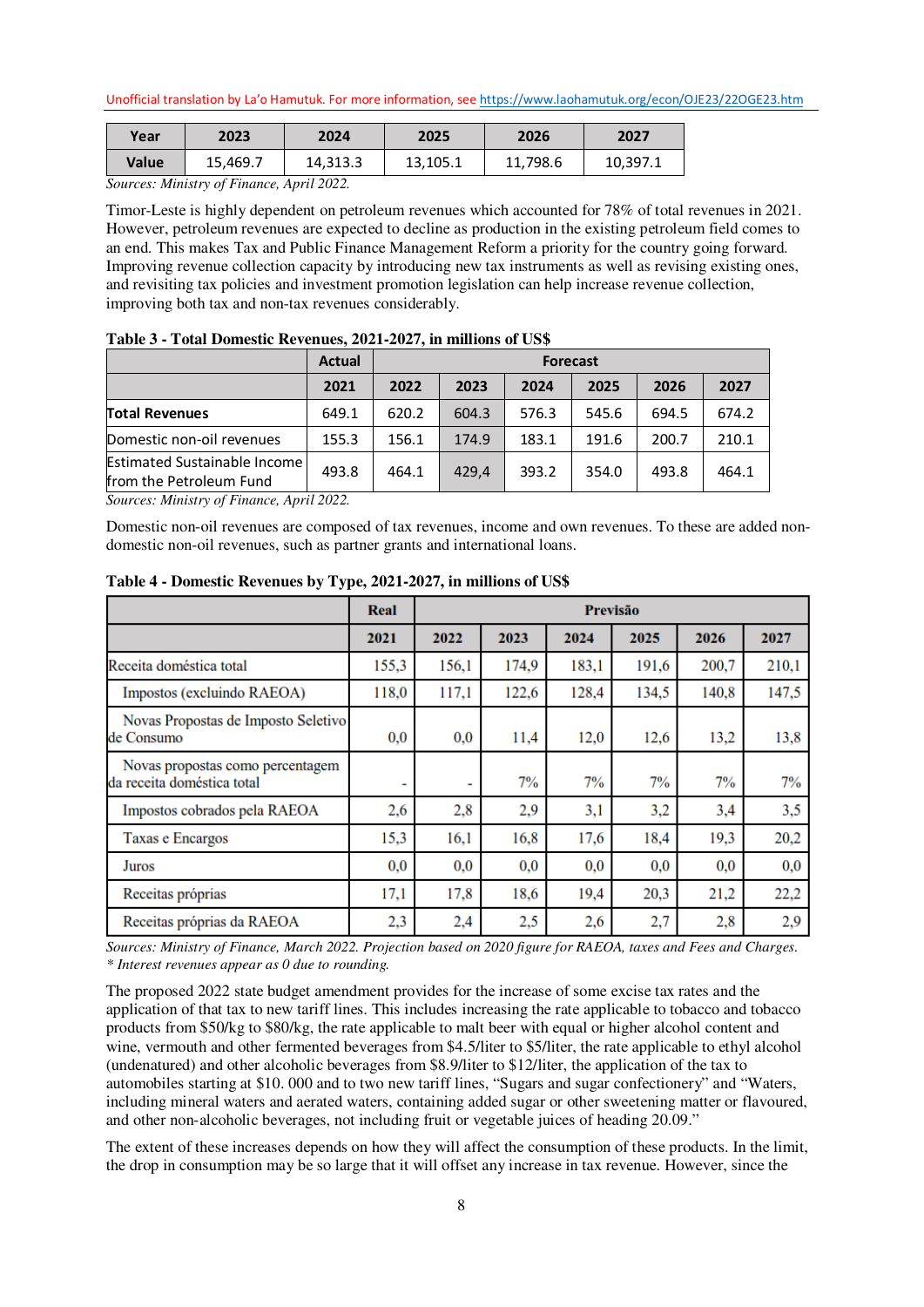increase is largely driven by concerns about the health impact of these products, a reduction in tax revenue accompanied by a reduction in consumption of these unhealthy products is still a positive scenario.

|                         | <b>Forecast</b> |       |       |       |       |  |
|-------------------------|-----------------|-------|-------|-------|-------|--|
|                         | 2023            | 2024  | 2025  | 2026  | 2027  |  |
| Revenue - Minimum range | 11.44           | 11.99 | 12.57 | 13.18 | 13.83 |  |
| Revenue - Maximum range | 19.56           | 20.51 | 21.51 | 22.55 | 23.65 |  |

| Table 5 - Revenues from tax increases, 2023-2027, in millions of US\$ |  |  |  |
|-----------------------------------------------------------------------|--|--|--|
|-----------------------------------------------------------------------|--|--|--|

*Sources: Ministry of Finance, April 2022.* 

#### **Fiscal Sustainability**

Assuming that the 2023 budget ceiling will be \$2,153 million and that over the next few years the Petroleum Fund withdrawals will be the same each year, rather than increasing or decreasing, the Petroleum Fund will end in 2035, i.e. it will only allow for funding 12 more General State Budgets.

If withdrawals from the Petroleum Fund grow from year to year, then the fund will run out even faster.

There are also other variables that have an influence on the balance of the Petroleum Fund, such as the execution rate of the General State Budget and consequently the overall amount of annual withdrawals, and the rate of return on investments, which due to its volatility is not possible to calculate exactly. However, even if these variables have a positive impact, they can hardly add more than a few years to the duration of the Petroleum Fund.





*Sources: Ministry of Finance, April 2022.* 

#### **Timor-Leste's fiscal cliff**

- **Timor-Leste will reach a fiscal cliff by 2034.** The latest revenue and expenditure projections suggest that by 2034 projected expenditures will exceed the total revenue base.
- **This implies a deficit of \$2.3 billion by 2035.** By the time Petroleum Fund revenues are fully exhausted, overall expenditures are projected to exceed overall revenues by \$2.3 billion.
- **The Government must look for options to finance this deficit.** The Government will have to respond to this deficit by: 1) making spending cuts; 2) increasing debt; or 3) finding new revenue.
- **Non-Oil Revenue would have to increase by 640% to finance the shortfall.** Without major borrowing or drastic spending cuts, non-oil revenue would have to increase by 640% to fund the **\$2.3 billion** spending gap in 2035.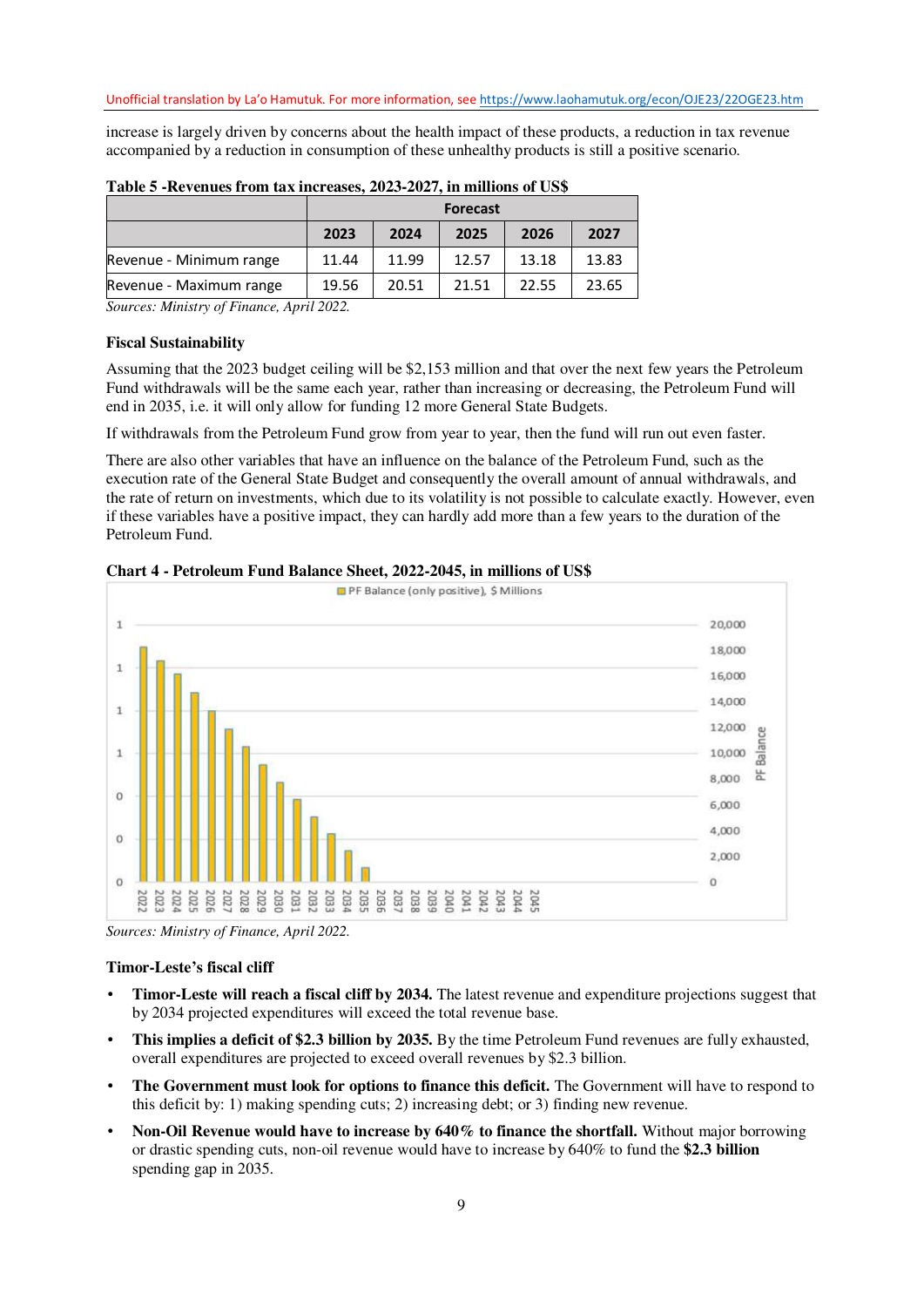- **Options for spending cuts are limited.** In 2022, about 70% of total planned budget expenditures are to finance legal obligations of the state. 30% of total planned spending is in key areas such as Wages and Salaries, Education, Health, Defense and support for National Liberation Fighters. These large spending commitments leave little room for cuts.
- **Increasing external debt to finance the deficit, besides being illegal under the Public Debt Law, would cause Timor-Leste to face a situation similar to Sri Lanka.** If the \$2.3 billion gap is financed by borrowing, this would lead to a debt-to-GDP ratio of more than 100%, which would cause Timor-Leste to face a situation similar to the current economic crisis in Sri Lanka.



**Chart 5 – Fiscal cliff, 2023-2035, in millions of US\$** 

**1) Timor-Leste is heavily dependent on petroleum Revenues to finance public expenditures.** Asian Development Bank figures suggest that Timor-Leste has one of the highest public expenditures as a proportion of GDP in the world. Between 2008 and 2020, public expenditure as a proportion of GDP averaged about 86%. A large share is financed by Petroleum Revenues. By 2023, global spending is expected to exceed non-oil revenues by more than **\$1.6 billion.** This figure is expected to increase further to \$2.3 billion in 2035.



**Chart 6 - Estimated global expenditure, 2023-2035, in millions of US\$** 

**2) However, according to current spending plans, the estimated petroleum balance is projected to decline rapidly and be depleted by 2035.** The graph below shows the decline in the Petroleum Fund balance estimated in the Major Planning Options.

*Sources: Ministry of Finance, April 2022.*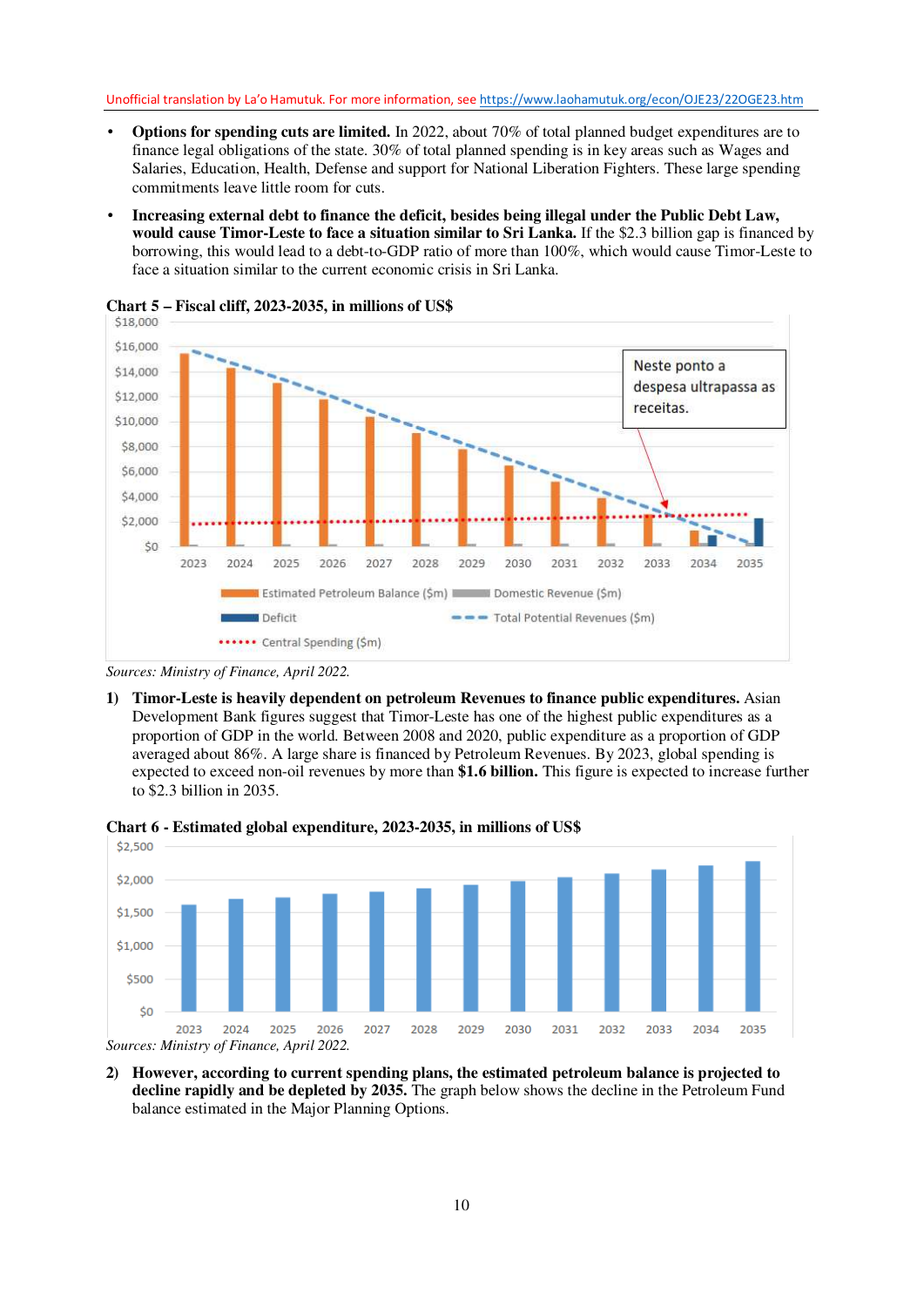

**Chart 7 - Estimated Petroleum Fund Balance, 2023-2035, in millions of US\$** 

**3) According to current projections, petroleum revenue will not replace the Petroleum Fund.** By 2035, non-oil revenues are expected to reach about US\$310 million<sup>1</sup>. This represents only about 10% of the projected expenditure for 2035. Comparing the chart below with the chart above it is clear that domestic revenues are much lower than the estimated petroleum balance.



**Chart 8 - Estimated domestic revenue, 2023-2035, in millions of US\$** 

*Sources: Ministry of Finance, April 2022.* 

 $\overline{a}$ 

- **4) The difference between projected overall spending and projected non-oil revenues results in a fiscal**  cliff. Expenditure projections begin to exceed total revenue projections starting in 2034.<sup>2</sup> This leads to spending deficits that will grow to \$2.3 billion in 2035 and continue to increase thereafter.
- **5) The fiscal cliff will force a radical cut in all spending or the concentration of almost all spending in current categories to pay legal obligations.** A large proportion of government spending is on commitments arising from legal obligations. If we assume that spending in these key areas will continue to be about 30 percent of Government spending in 2035, that would imply that Government spending in these areas could reach **\$780 million.** That would be about **\$470 million above** the amount in the domestic revenue projections for 2035. In the State Budget for 2022, Salaries and Wages account for about \$245 million. Even assuming that this figure did not increase, **in 2035, with the projected amount of domestic revenues only a little over \$50 million would remain for expenses other than Salaries and Wages**, when currently the State Budget for 2022 provides about \$1,933 million for such expenses. Alternatively, it would be necessary to cut all expenditures evenly, which in that case would lead to a **reduction in the salaries of all public office holders and employees of about 85%,** as well as in Education and Health expenditures.

<sup>1</sup> The Domestic Revenue projections beyond 2027 assume that revenue will grow at the average rate of growth during the past 5 years. The same assumption is applied to the spending projections.

<sup>&</sup>lt;sup>2</sup> Domestic revenue and spending projections beyond 2027 assume that revenue and spending will grow at the average rate of growth over the past 5 years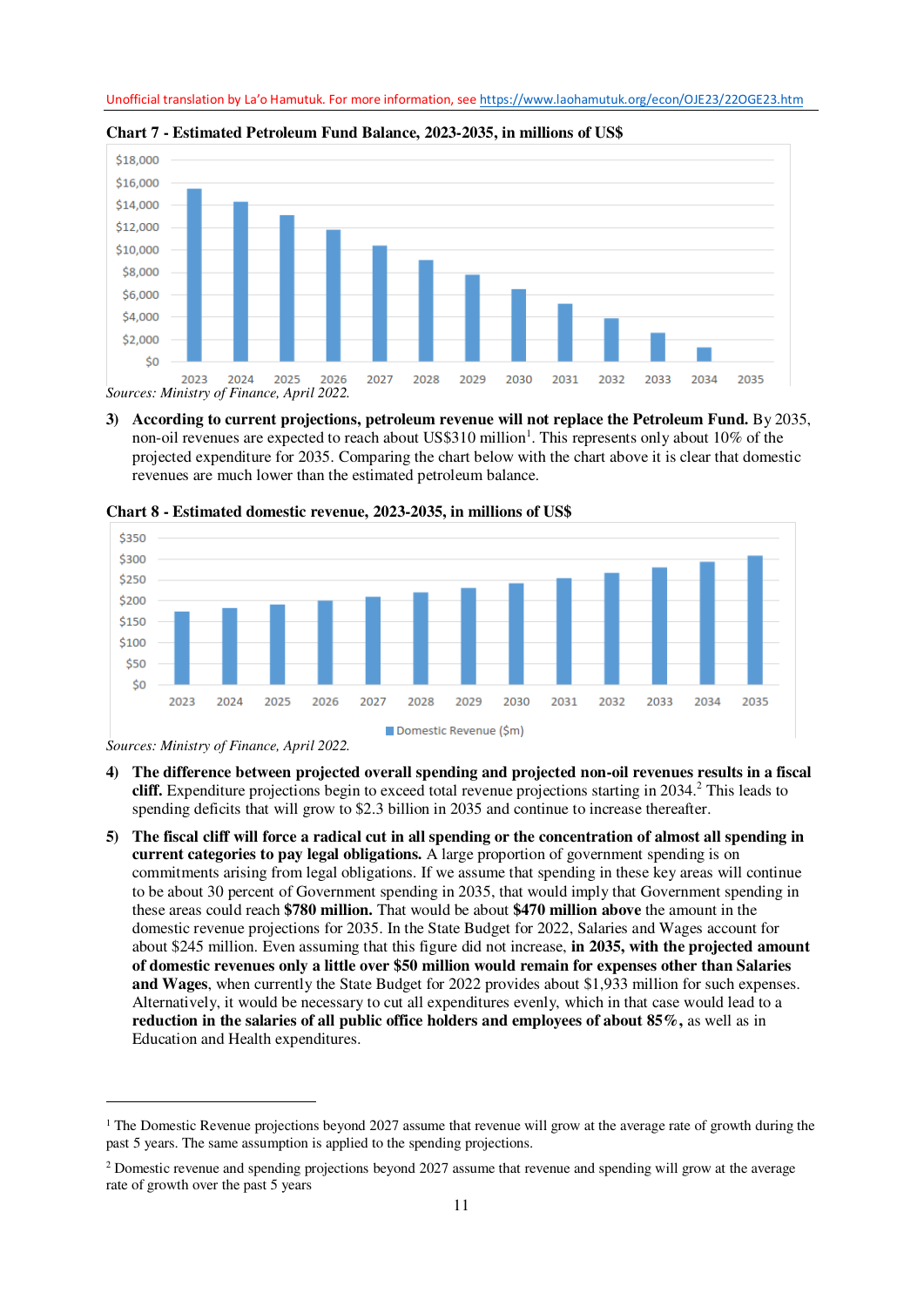**6) Relying on borrowing can lead to unsustainable budget outcomes.** The projected revenue deficit of \$2.3 billion in 2035 is larger than the projections for non-oil GDP in that year. This means that if the financing gap is financed by borrowing, the debt-to-GDP ratio could exceed 100%. This would put Timor-Leste at risk of ending up in a situation similar to countries like Venezuela and Sri Lanka. These countries have experienced very high inflation, food shortages and civil unrest as a direct result of coming into a debt crisis.

### **Risks and uncertainties**

Economic forecasts or projections aim to predict annual GDP growth rates and high-level macroeconomic variables. Making these forecasts is important to help the government make informed decisions regarding policy, planning and investments. However, it is important to understand that in order to make these forecasts we have to make some assumptions about future conditions. Therefore, all projections always include an element of uncertainty. The main uncertainties in the forecast come from imports and the rate of budget execution. If budget expenditure is particularly dependent on imports, i.e. if much of the new expenditure is for goods and services from outside Timor-Leste, the GDP forecast for the coming years may be reduced downwards, as imports have a negative effect on final GDP.

Furthermore, if there is a large change in execution rates, this can have a noticeable impact on the economy, especially since the General State Budget represents a significant part of Timor-Leste's GDP. Execution rates differ each year for different reasons and also depend on the absorptive capacity of the Timor-Leste economy. Absorptive capacity represents the ability to incur expenditure by the services and entities of the Public Administrative Sector, regardless of the amount of budget appropriations at their disposal. For example, even if the budget has increased a lot, the services and entities may not be able to spend all that money, for example, because they have to carry out procurement procedures that take months to complete, because they have to recruit new employees who have to be trained, or because the spending requires regulations that have to be approved. As with all forecasts, the more time there is and the more accurate the data, the fewer assumptions we have to make and the closer we get to the true value.

Inflation forecasts use historical domestic inflation trends and forecasts of world commodity prices from the International Monetary Fund. Unforeseen events can change supply and demand and hence the price of key commodities such as petroleum or food.

### **Other financing sources**

### **Loans**

According to the Public Debt Law, the contracting of loans is intended only to finance the construction of infrastructure that is strategic for the country's development.

Timor-Leste does not yet have access to the international debt markets, nor does the national legislation foresee the issuance of treasury bonds (which is currently under study), so the contracted loans take the form of concessional loans from International Financial Institutions, such as the World Bank and the Asian Development Bank, or partners such as the Japan International Cooperation Agency (JICA).

The volume of loans contracted by Timor-Leste has grown substantially over the years, and is expected to reach a debt stock of about US\$ 330 million or 21% of GDP by 2023.

However, the level of disbursements has been below the contracted amount, probably related to some difficulty in executing Capital Development projects financed by loans.

Value 19 10.81 74.11 86.88 87.17 77.34 46.25

|  |      | <b>Forecast</b> |      |      |      |      |  |  |  |
|--|------|-----------------|------|------|------|------|--|--|--|
|  | 2022 | 2023            | 2024 | 2025 | 2026 | 2027 |  |  |  |

# **Table 6 - Annual loan disbursements, 2022-2027, in millions of US\$**

*Sources: Ministry of Finance, April 2022.* 

The loans contracted have a considerable degree of concessionality and compare favorably with the opportunity cost of drawing down money from the Petroleum Fund, as the average financial cost of borrowing  $(2.03\%)$  is currently lower than the return on the Petroleum Fund  $(4.84\%)$ , ensuring that future debt repayments remain within the country's ability to repay.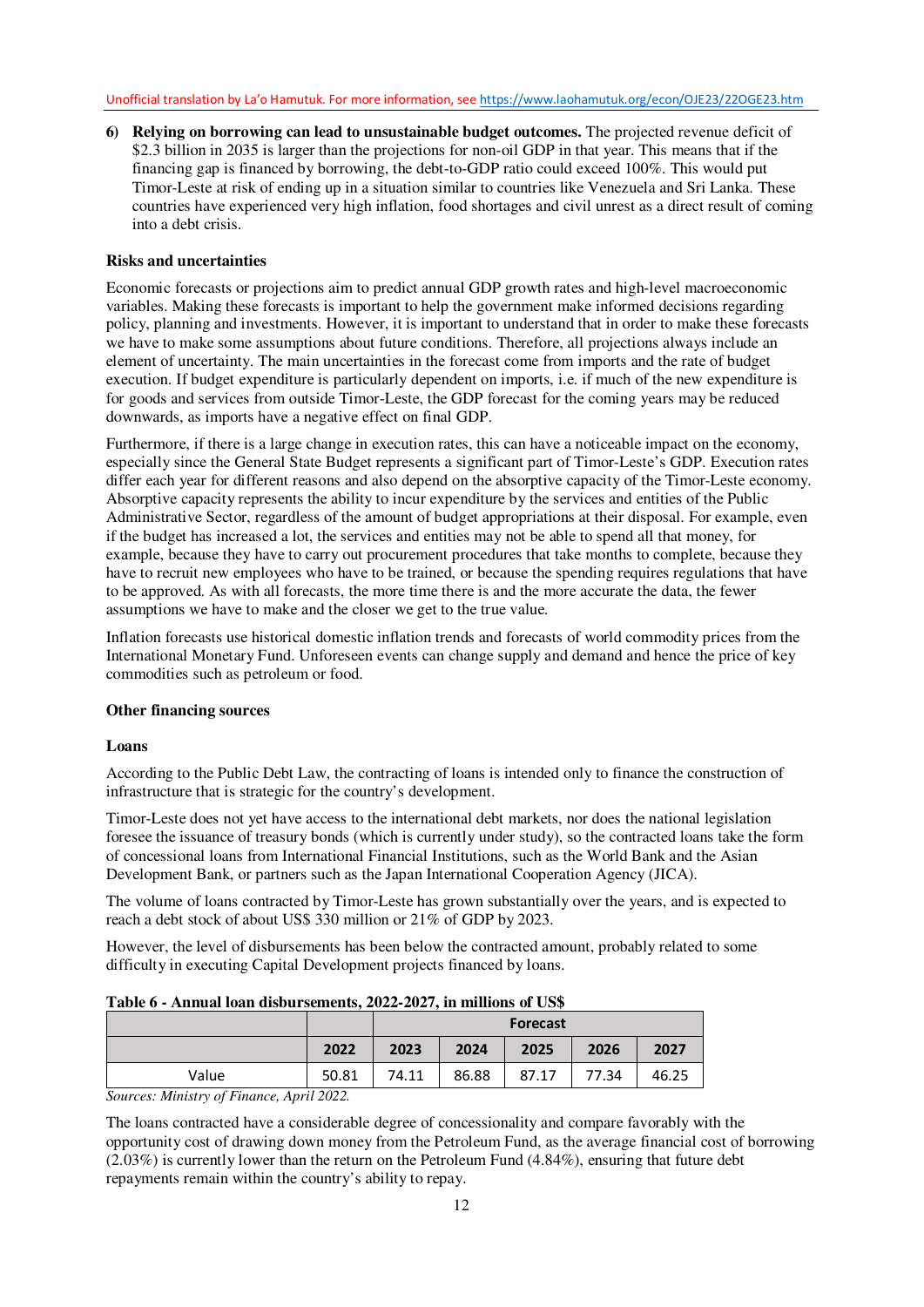### **Direct Budget Support**

Timor-Leste has received Direct Budget Support (DBS) from the European Union since 2014 and from Australia since 2021. In this context, the resources are delivered directly to the country to be applied in domestic policies defined by the country, without prejudice to regular consultations with these partners.

The total amount of the EU DBS for the State Budget for 2023 is expected to be about \$3.3 million, of which \$2.2 million is for the Ministry of Health and \$1.1 million for the Ministry of State Administration.

In 2021, the Government of Australia has committed \$8.2 million in Direct Budget Support to be allocated over the next two years. The funding is linked to the National Sucos Development Program (PNDS) and the expansion of the *Bolsa da Mãe-Jerasaun Foun* social assistance program. Support for the *Bolsa da Mãe-Jerasaun Foun* program in the State Budget for 2022 is \$1.6 million, while the total DBS for 2023 is \$4.9 million

#### **Development Partners**

The amount of development partner support to Timor-Leste exceeded \$150 million as of 2017. The analyses presented here do not include the programs of Direct Budget Support from the European Union or Australia. Unlike those supports, the amounts presented here do not go directly into the State Budget and are therefore not included in overall expenditures.





*Sources: Aid Transparency Portal, 20 April 2022. (This includes only confirmed plans and therefore are not forecasts)* 

The development partners that will disburse the largest amounts of funding in 2023 are expected to be as follows: Australia (\$33.0 million, 29% of the total), Portugal (\$18.7 million, 16%), United Nations (\$18.1 million, 15%), Japan (\$9.0 million, 8%) and United States of America (\$6.6 million, 6%).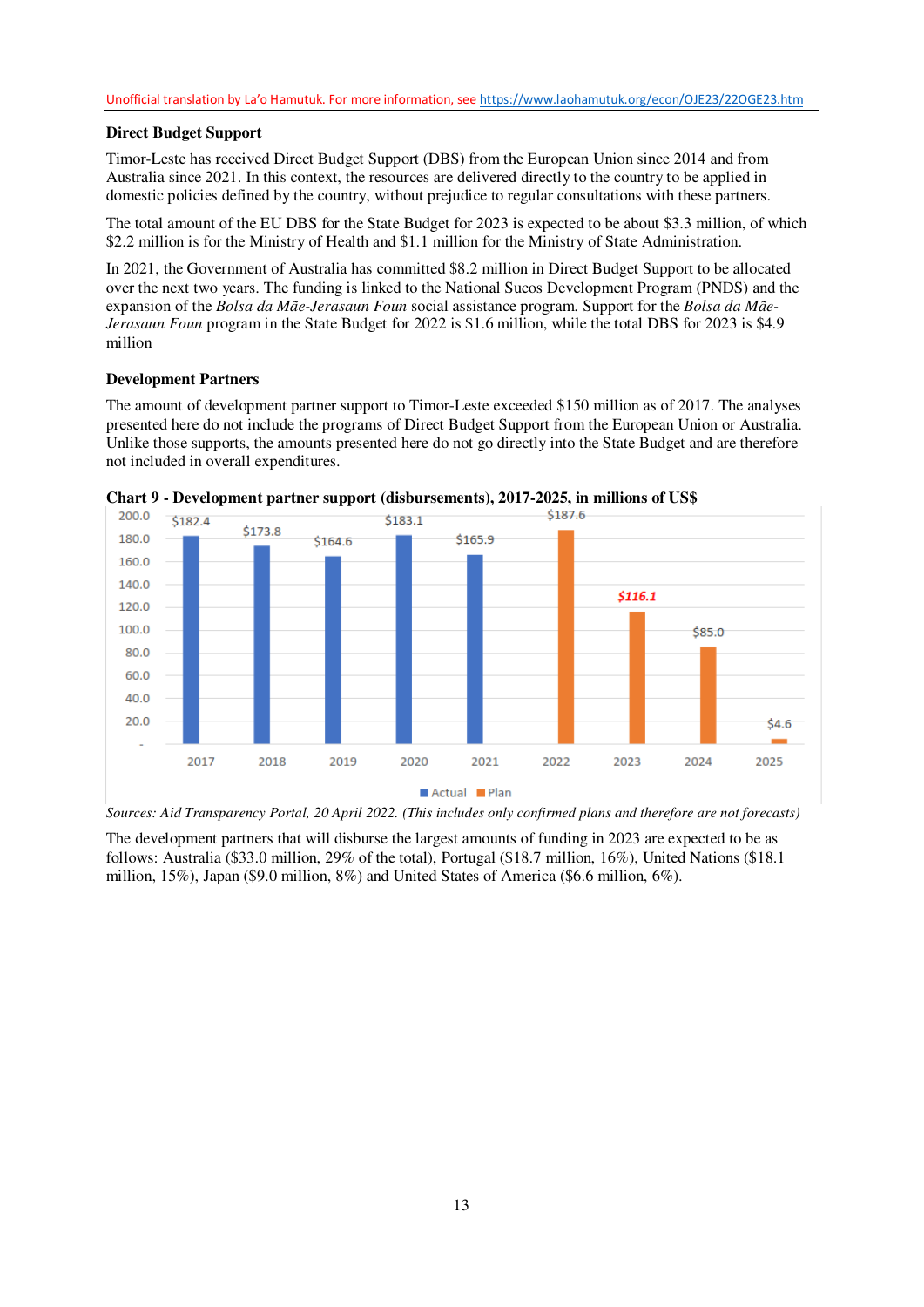

#### **Chart 10 - Development partner support by partner, 2023, in %**



#### **Treasury Balance**

The Treasury Balance category is composed of the General State Budget's management balance, which includes the appropriations foreseen in the previous year's budget but not executed. For the 2023 Budget, the Treasury Balance is estimated to reach \$200 million, which corresponds to the financial cushion that is permanently maintained by the Treasury, and is projected to remain at a similar level for the next four years.

#### **Budget Strategy**

The budget strategy sets out the strategic priorities in budgetary matters, the objectives in terms of public revenue and expenditure and public debt, as well as fiscal policy.

Timor-Leste's development strategy is defined in key documents such as the Strategic Development Plan 2011-2030 and the Program of the VIII Constitutional Government and foresees strong public investment focused on infrastructure construction and rehabilitation and human capital formation.

The fiscal strategy is naturally determined, in part, by the development strategy. However, because the fiscal strategy has to guarantee the financing of the state and its investments, it must also adapt to the capacity of revenue mobilization.

Given the considerable petroleum revenues that Timor-Leste has enjoyed in recent decades, the fiscal strategy has been quite flexible, with substantial increases in public expenditure from year to year, financed by withdrawals from the Petroleum Fund above the Estimated Sustainable Income.

However, the stagnation of the economy as a result of political instability, followed by the economic crisis provoked by the COVID-19 pandemic, combined with the drastic reduction in petroleum revenues, requires a revision of the budgetary strategy followed until now.

The General State Budget is financed in more than 60% by the Petroleum Fund and no longer benefits from inputs originating from petroleum revenues, and now depends on the income generated by its investments.

Successive withdrawals above the Estimated Sustainable Income have put increasing pressure on the Petroleum Fund, with forecasts indicating an ever shorter life for the Fund, which is expected to end between less than 10 years or up to 20 years.

Timor-Leste's fiscal strategy has been refocused on efforts to diversify the economy, reducing dependence on natural resources, and on job creation, poverty reduction, and economic growth.

The intended diversification should also apply to the sources of financing of the General State Budget, with the increase of tax revenues. To this end a tax reform has been pursued which, due to political instability, has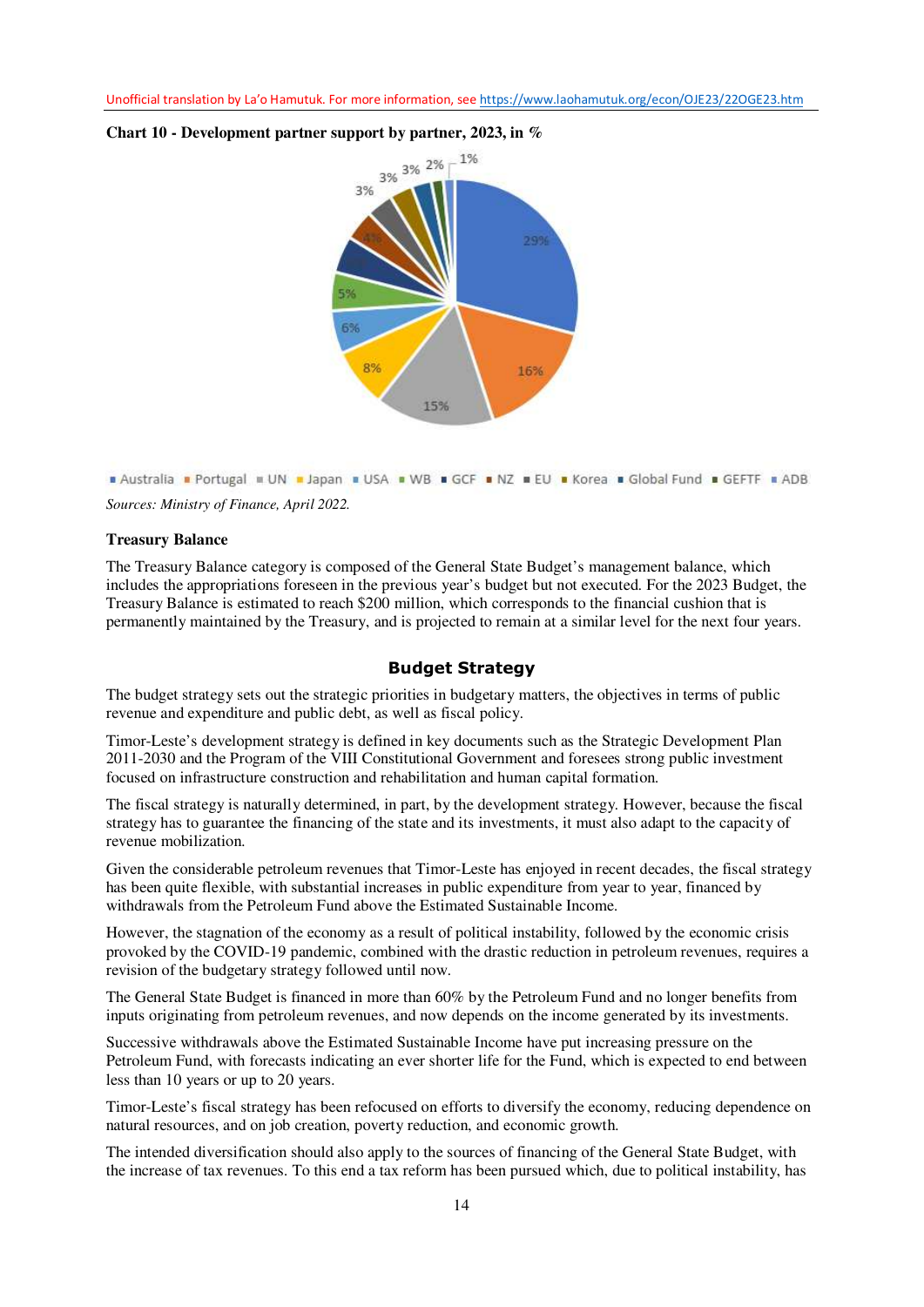progressed more slowly than desired. The objective of the reform is to increase the tax base, to adopt more modern taxes, and to review tax rates in order to achieve progressivity of the tax burden.

Given that Timor-Leste has been withdrawing above the Estimated Sustainable Income since 2009, a sound budget plan is crucial to avoid a fiscal cliff, i.e. a dramatic fall in revenues and consequently in public expenditures, if alternative sources of financing fail to fill the gap left by the end of the Petroleum Fund.

Thus, the Government needs to prioritize a set of policies: 1) mobilize domestic revenues and introduce new fiscal initiatives; 2) make increasing use of alternative sources of financing, such as concessional loans; 3) ensure that Government spending focuses on productive activities and privileges quality over quantity, by changing the organization of the State Budget from a structure of items based on economic categories to a structure by programs based on projects and evaluated against pre-defined objectives, and by changing the budget process to emphasize annual and medium-term planning, of which the Major Planning Options Law is an example.

The measures embodying this change in budgetary strategy are already underway and are enshrined in Law No. 2/2022 of February 10, State Budget and Public Financial Management Framework, and have been gradually implemented in the State Budget laws since 2020.

## **Major Planning Options**

### **1. Agriculture, Livestock, Fisheries and Forestry**

Agriculture, livestock and fisheries are strategic areas for the settlement of rural populations and for the economic development of the country. Recent statistics show that 2/3 of the Timorese of working age are engaged in agricultural activities and people who depend on subsistence agriculture represent about 15% of the working population.

Thus, the Government intends to consolidate measures and significantly strengthen investment in this sector.

#### **1.1 Agriculture**

To improve farming practices and agricultural productivity and accelerate the transition from subsistence agriculture to a modern, market-oriented model of agriculture that ensures food security, diversification and the strengthening of domestic consumption, the Government has defined the following measures for 2023:

- 1.1.1. Support the planting of coffee to increase crop yields and allow an improvement in the condition of farmers of this national reference product.
- 1.1.2. Encourage national production, particularly of rice, by offering seeds and guaranteeing a market and support for the flow of production (program for purchase and distribution of production by the State).
- 1.1.3. Intensify the use of power tillers (but not tractors) in rice growing.
- 1.1.4. Create productive "seed banks" and make them available to farmers.
- 1.1.5. Mobilize and support farmer groups or associations to multiply certified and commercial seeds of food crops (rice, corn, vegetables and tubers).
- 1.1.6. Promote and support agricultural associations, namely through direct support for institutions that promote micro-credit in rural communities.
- 1.1.7. Continue to identify and support initiatives by groups of young people in the agricultural area.
- 1.1.8. Continue to improve the implementation of integrated agriculture in potential irrigation areas.
- 1.1.9. Continue to provide subsidies to farmers for rice, maize and vegetable production, promoting good agricultural practices.
- 1.1.10. Continue to improve community horticulture crops.
- 1.1.11. Continue to support the cultivation of other food crops to diversify agricultural production.
- 1.1.12. Construct, maintain and rehabilitate water retention infrastructure and irrigation system protection walls.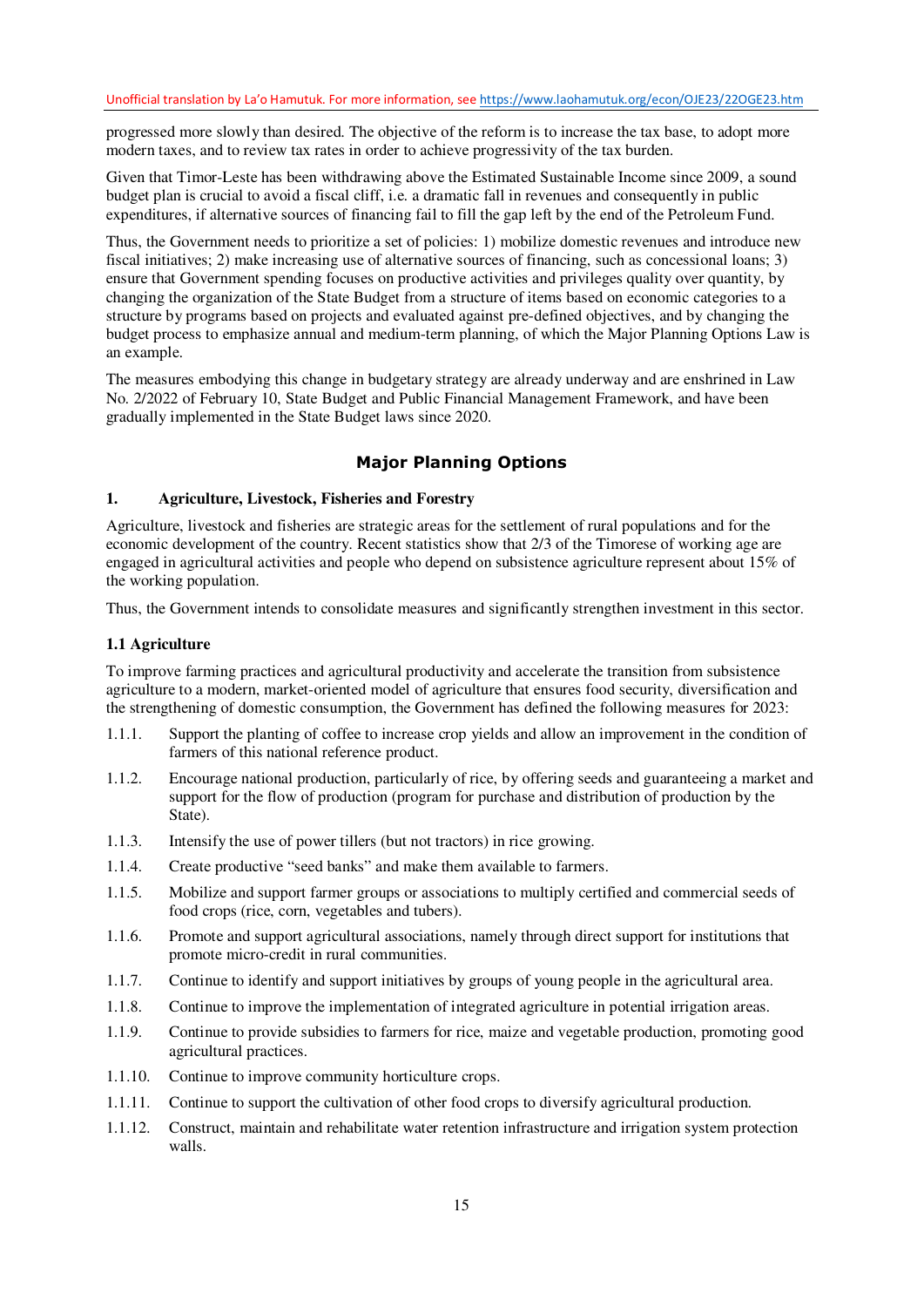## **1.2 Livestock**

The livestock sector in the country has the great potential to contribute to improving the nutrition of the Timorese people, either through access to and consumption of fresh meat or dairy products. To improve this sector, it is necessary to invest in affordable, quality feed and ensure the vaccination and deworming of animals.

The measures to be achieved for livestock development are:

- 1.2.1. Support the private sector in increasing meat production with confinement of animals and sanitary control.
- 1.2.2. Continue to organize massive campaigns of vaccination of animals and provision of free vaccines and expand these programs to the whole country.
- 1.2.3. Provide cattle raisers with seeds of forage plants.
- 1.2.4. Support the establishment of certified slaughterhouses throughout the country with technical and technological capacity, as well as the provision of slaughter and distribution services for butchers and other private individuals, in addition to the National Slaughterhouse in Tibar.
- 1.2.5. Build water points for livestock in the villages, using public labor-intensive rural employment programs.
- 1.2.6. Continue to invest in traditional, semi-intensive and intensive animal husbandry systems, and in capacity building for livestock technicians and farmers.
- 1.2.7. Carry out demonstration campaigns for the processing and transformation of animal waste into organic fertilizer.

### **1.3 Fisheries**

The Government intends to improve investment in the fisheries sector and expand the sector in order to combat food insecurity and malnutrition and contribute to economic growth, improved livelihoods and job creation. The main measures to be implemented in 2023 related to promotion, development and maintenance of sustainable fisheries resources are:

- 1.3.1. Continue to invest in aquaculture as a way to improve food and nutrition security, and diversify livelihoods.
- 1.3.2. Train women in seaweed cultivation and invest in expanding cultivation areas and increasing production for export.
- 1.3.3. Invest in the improvement of the fishery sector in partnership with World Fish for the expansion of aquaculture tanks, provision of tools and teaching of techniques to fishermen and fish farmers, creation of fresh and dried fish processing capacity, linking producers to the market, increasing fish consumption by the public and development of scientific research in the fishery sector.
- 1.3.4. Invest in the maintenance and expansion of the PesKAAS system, an innovative system of national monitoring, almost in real time, of small-scale fishing, to generate an analytical summary of fishing based on real data with a view to improving the productivity of fishing activity, in partnership with World Fish.
- 1.3.5. Continue the recruitment and training of qualified technicians to support the operation of the PeskAAS system and the collection of data on national fishing activity.
- 1.3.6. Establish links to markets and export, through the creation of transport systems and refrigeration centers between fishing areas and points of sale and export.
- 1.3.7. Promote supervision and sanitary control in the processing, treatment and conservation of fish products.
- 1.3.8. Promote and encourage the creation of fishing cooperatives.
- 1.3.9. Promote the consumption of fish in the country, in a sustainable way, through awareness campaigns about its nutritional value, with the aim of increasing its consumption to 10kg/person/year.
- 1.3.10. Reinforce legislation that reduces illegal fishing, especially by foreign boats, and the definition of monitored areas, including the regulation and control of fishing, namely the definition of minimum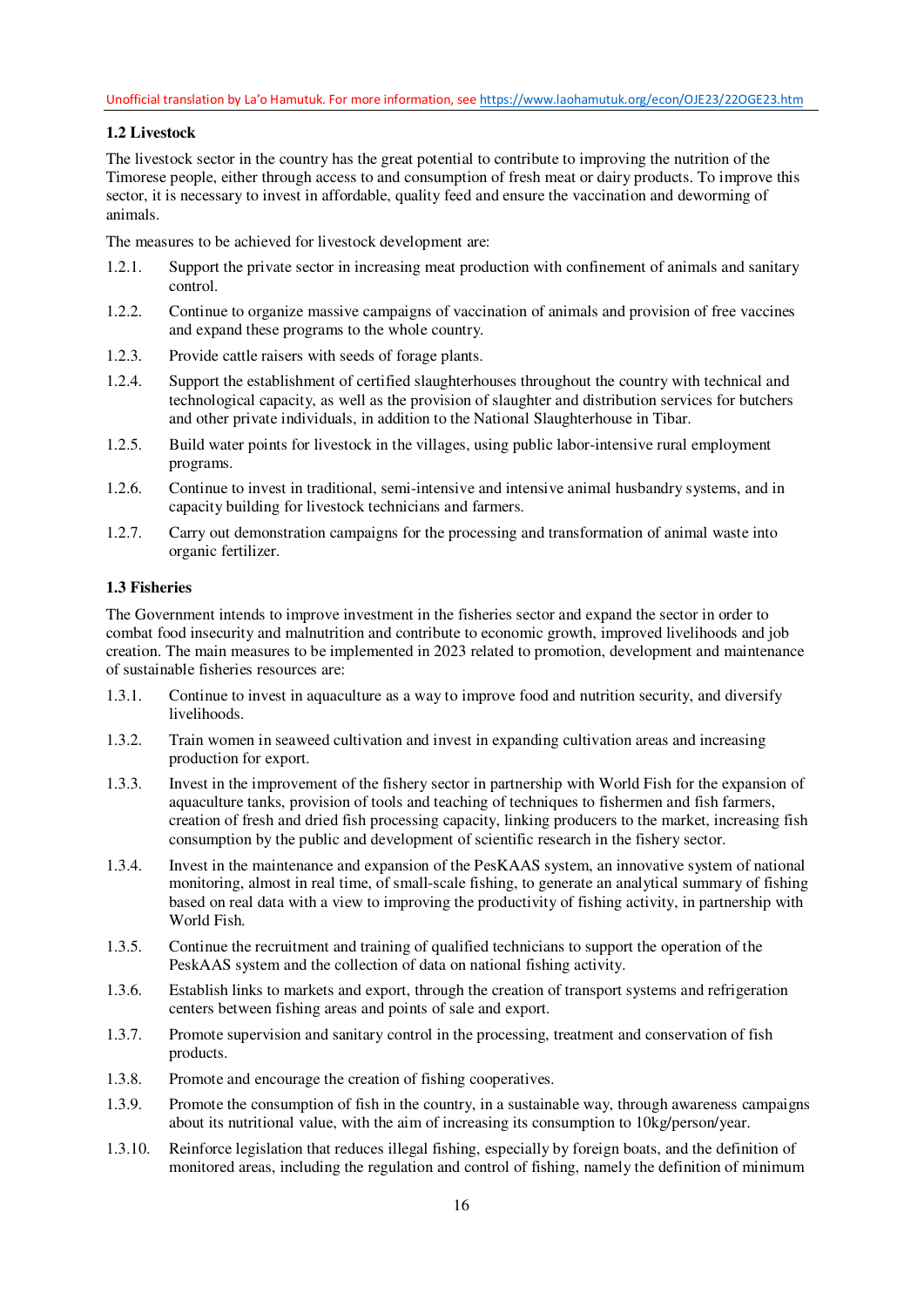mesh sizes for nets, fences, protected species and other ways of protecting species and avoiding the capture of animals before they can reproduce, promoting natural repopulation.

#### **1.4 Forests**

Timor-Leste has already lost much of its native forest, consisting of teak, mahogany and sandalwood, which has harmed the country's wildlife and biodiversity. Therefore, it is urgent to act to protect the forest area, which represents about 50% of the national territory, to make this sector economically profitable but also sustainable. In this context, the following measures are planned:

- 1.4.1. Encourage the planting of trees for firewood to avoid indiscriminate felling of trees.
- 1.4.2. Promote investment in the forestry sector through the planting of at least 150 hectares of sandalwood in Ahik Suco, Lacluta, Viqueque and the creation of sandalwood and ai-turi nurseries in Atabae and Zulo.
- 1.4.3. Conduct demarcation and measurement of potential areas for development of commercial sandalwood plantations.
- 1.4.4. Establish integrated management of forest and watershed resources.

#### **2. Economy and employment**

The creation of new businesses and industries and investment in the private sector are the engine of growth, innovation and job creation for the Timorese people and will enable the transition to a non-oil economy. The Government is committed to diversifying the economy and creating the fiscal and bureaucratic conditions that will allow a greater predisposition for national and international investors to invest in the country.

In this regard, the Government proposes the following measures in five key areas, trade, industry, private sector, employment, and cooperatives, to improve the business and investment environment, create conditions for entrepreneurship, stimulate active participation in the national economic system, and increase the export of goods, which ultimately contributes to increased state revenue through tax collection.

#### **2.1 Trade**

- 2.1.1. Build quality municipal markets in Lautem and Baucau and designing and starting the construction of other national and municipal markets
- 2.1.2. Strengthen the capacity of the National Logistics Center in the execution of social policies for intervention in public supply, acquisition of local products, price stabilization, stock maintenance and distribution of essential goods for civil protection in case of natural disasters and other emergencies.
- 2.1.3. Strengthen the role of the commercial private sector through technical support and training to improve national and international competitiveness.
- 2.1.4. Develop mechanisms for the promotion, publicizing, marketing and physical distribution of national products.
- 2.1.5. Finalize the process of joining, as a full member, ASEAN and the World Trade Organization.
- 2.1.6. Reinforcing inspection and supervision of commercial activities.
- 2.1.7. Strengthen the capacity of the Economic, Sanitary and Food Inspection and Supervision Authority (AIFAESA) for quality control of food products, transport conditions and the healthiness of foodstuffs and places of production and marketing, and the quality control of economic activities, including the introduction of the "complaints book" in commercial establishments, as well as the management of administrative offences.
- 2.1.8. Build the capacity of the services of the Investment and Export Promotion Agency of Timor-Leste I.P (TradeInvest), to strengthen its intervention in the promotion of Investment in Timor-Leste and the export of national products.
- 2.1.9 Strengthen and build the capacity of the Serviços de Registo e Verificação Empresarial (SERVE) to facilitate the registration of companies and economic activities and the issuing of certificates.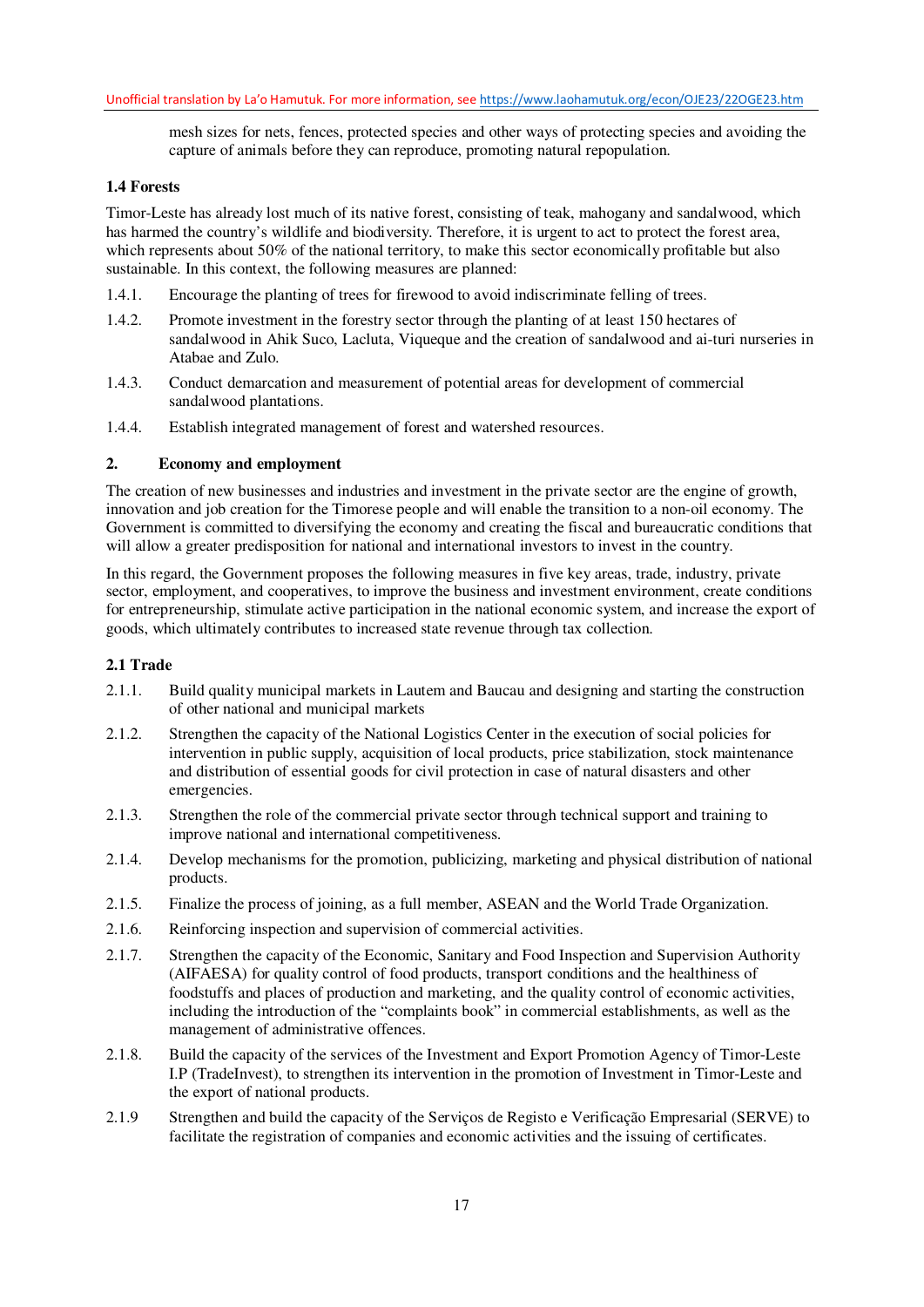## **2.2 Industry**

- 2.2.1. Continue the support and the granting of subsidies to small industrial projects for the production of salt, coconut petroleum and soap, spices and bottled water, among others.
- 2.2.2. Support the development of business and technical training for micro, small and medium enterprises.
- 2.2.3. Support industrial diversification, namely the transformation of watermelon, manioc and banana into various products, and technical capacity building, namely the construction of machines and prototype tools, such as coconut petroleum presses.
- 2.2.4. Carry out a diagnostic and feasibility study for the establishment of industrial parks in Ulmera and Vatu-Vou.
- 2.2.5. Develop campaigns with farmers and agricultural producers for the introduction of new technologies for the transition from primary activities to industrial activities (agro-industry), ensuring their involvement and motivation.
- 2.2.6. Finalize the rehabilitation of the facilities of the business incubator of Timor-Leste (BITL) and acquire equipment in collaboration with UNDP.
- 2.2.7. Continue to promote the development and production of industrial products for the domestic market and the substitution of imports.
- 2.2.8. Implement a register of industrial property.
- 2.2.9. Strengthen the production and implementation of legislation that takes into account environmental protection in the growth of the industrial sector.
- 2.2.10. Strengthen the capacity of the Institute for Quality in Timor-Leste.

### **2.3 Private Sector**

- 2.3.1. Enhance national entrepreneurship policies, to include appreciation and education for entrepreneurship, removal of obstacles and support for entrepreneurship, including access to information and know-how.
- 2.3.2. Availability of soft loans for private sector development.
- 2.3.3. Develop studies for the allocation of incentives to the private sector, namely to support the creation and growth of small companies.
- 2.3.4. Expand and strengthen the capacities of the Institute for Support for Business Development (IADE).
- 2.3.5. Expand and strengthen the capacities of SERVE and ensuring that the services it provides are updated and improved, including through its website.
- 2.3.6. Expand and strengthen the capacities of TradeInvest and ensure the updating and improvement of the services provided to potential investors and exporters.
- 2.3.7. Support and assist large investors to expand their operations and establish more links with the local economy, as these large investments contribute to the creation of more skilled and well-paid jobs.
- 2.3.8. Develop a national brand, projecting an image of an investment destination that is in line with the UN's Sustainable Development Goals.
- 2.3.9. Prepare and pass an export law to regulate the promotion and development of export activities.
- 2.3.10. Continue the capitalization of the National Bank of Commerce of Timor-Leste.
- 2.3.11. Continue the capitalization of the Central Bank of Timor-Leste.
- 2.3.12. Strengthen cooperation with the Chamber of Commerce and Industry of Timor-Leste.

### **2.4 Employment**

- 2.4.1. Invest in the National Institute for Manpower Development to accommodate 10,000 students a year and improve their employability
- 2.4.2. Increase the minimum wage to US\$135/month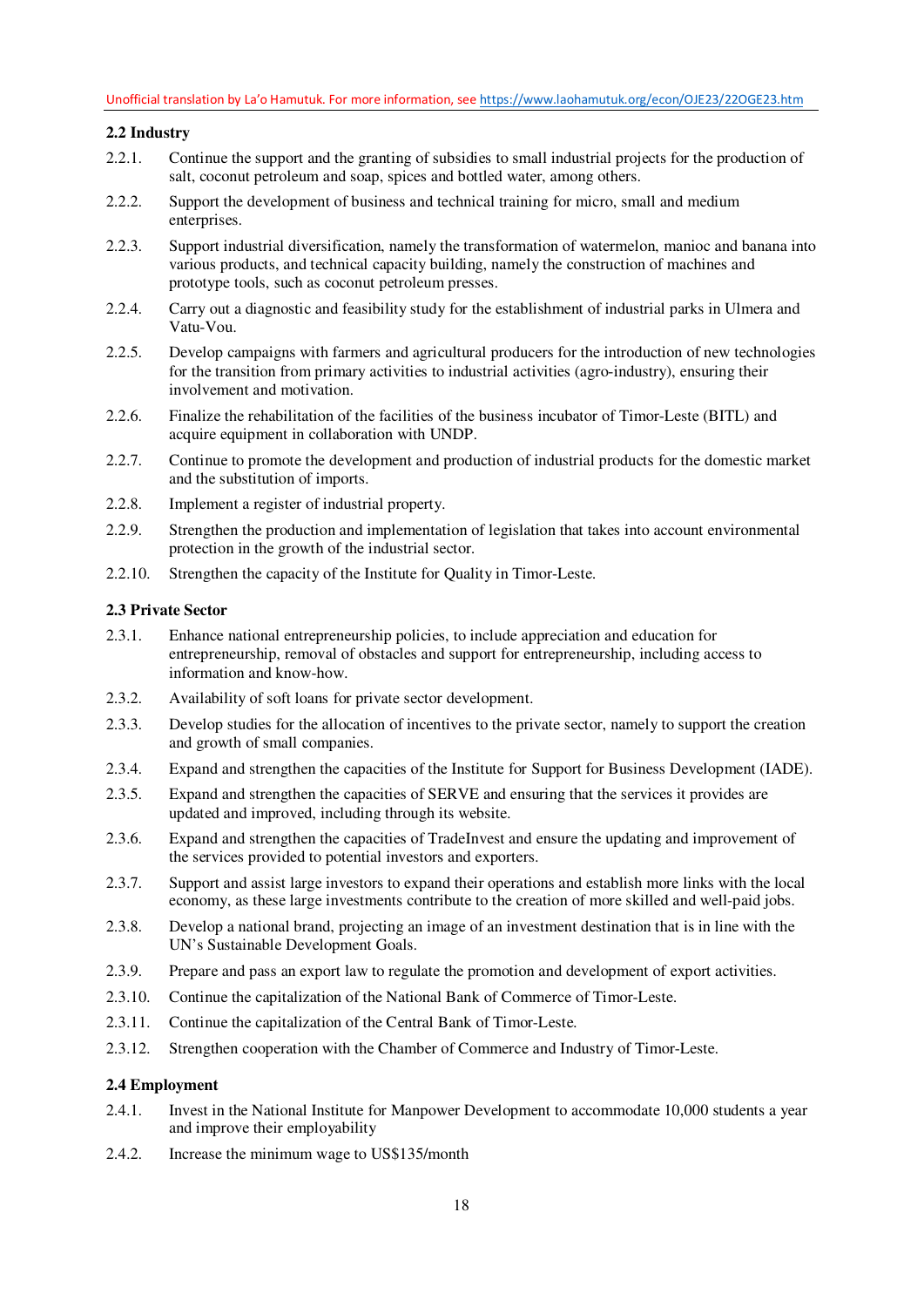- 2.4.3. Create mechanisms to combat precarious work, namely by monitoring employers and ensuring the implementation of labor legislation and social protection mechanisms.
- 2.4.4. Expand the number of workers working abroad, reinforcing cooperation protocols and improving the monitoring of these processes and the follow-up of workers.
- 2.4.5. Regulate the Labor Law and strengthening the mechanisms for dialogue to increase productivity.
- 2.4.6. Improve the mechanisms for resolving conflicts at work, namely through mediation and conciliation mechanisms.
- 2.4.7. Raise the qualifications of workers, especially younger workers, with the aim of increasing their competitiveness in the international job market.
- 2.4.8. Review, approve and implement the 2017-2030 National Employment Strategy.

### **2.5 Cooperatives**

- 2.5.1. Support and grant subsidies to cooperatives that develop activities in the area of agriculture, fisheries, livestock, trade and credit concession.
- 2.5.2. Facilitate access to credit by the cooperatives.
- 2.5.3. Strengthen youth cooperatives.
- 2.5.4. Promote cooperation and exchanges between cooperatives.
- 2.5.5. Promote the marketing of products produced by cooperatives through acquisition by processing companies and the National Logistics Centre or direct sale to the public.
- 2.5.6. Promote the purchase of foodstuffs and other goods produced by cooperatives for school meals, by hospitals and prisons.
- 2.5.7. Strengthen the capacity of cooperatives by promoting professional training for their members.
- 2.5.8. Encourage cooperative, associative and mutualist movements to ensure community participation and benefit from the dynamics of the third sector in the fight against social and economic inequality.

## **3. Tourism**

Tourism is an important engine for the development of the national economy due to its impact on the creation of employment and income, while also contributing to the safeguarding of Timor-Leste's natural and cultural heritage. With incomparable natural beauty, a rich history and a unique cultural heritage, Timor-Leste has all the conditions to develop an original tourism sector, which involves above all its people, religion and culture.

In this sense, for 2023, priority will be given to the implementation of the following measures:

- 3.1.1. Develop historical sites in the eastern part of Timor-Leste such as "Fatin kontaktu dame Larigutu, Foho Matebian and Foho Paichau".
- 3.1.2. Develop suco level tourism sites as part of the Community Tourism program and empower communities to develop and manage the sites.
- 3.1.3. Finalize the installation of the game scanning system.
- 3.1.4. Develop advertising and marketing campaigns about Timor-Leste, to be disseminated abroad, highlighting the natural wealth of the country's seas and mountains.
- 3.1.5. Increase the number of tourists by increasing the number of cruise ships docking at national ports.
- 3.1.6. Implement the legal system for games and create the legal system for casinos to control and regulate these activities and increase public revenue.
- 3.1.7. Promote the gastronomy of Timor-Leste through culinary competitions.
- 3.1.8. Support private companies that develop activities in the tourism sector.
- 3.1.9. Complete the construction of the Nino Konis Santana Garden in Leo Laco, Bobonaro.
- 3.1.10. Promote ecotourism, combining accommodation with coffee or rice plantations.
- 3.1.11. Control and eradicate the crocodile population on the north coast to make the beaches safe.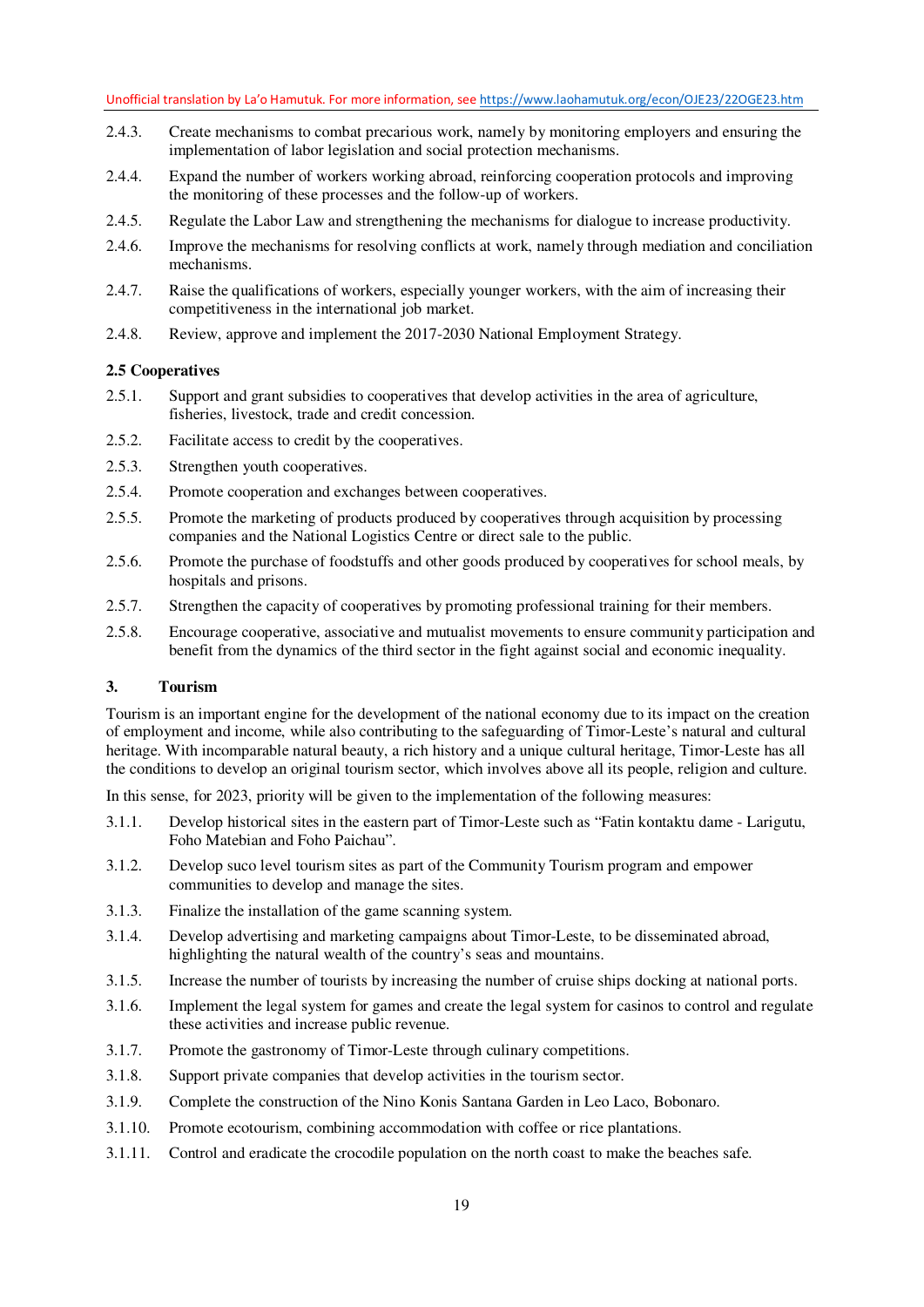3.1.12. Recover the former residences of administrators and "tranqueiras" to preserve our heritage and support tourism, possibly with the support of Development Partners and UNESCO.

#### **4. Territorial development and housing**

The Government aims to promote the quality of life for all Timorese, especially those living in remote and hard-to-reach areas, through various incentives ranging from the county level to the village level, in order to create local jobs and raise the standard of living and well-being of the population.

In this sense, for 2023, the Government has established the following measures as priorities:

- 4.1.1. Promote the articulation of the National Spatial Planning Plan, a document that establishes the major options for the organization and development of the national territory, the guidelines for the coordination of spatial planning policies and sectoral policies with spatial translation and the orientation of territorial policies at lower scales, with sectoral plans and plans of municipal scope.
- 4.1.2. Continue the development of Municipal Plans for Territorial Planning which establish the strategy for territorial development and the municipal policy for territorial planning and urbanism, integrating and articulating the other municipal policies with territorial expression and fixing the municipal territorial planning model, based on the local development strategy and on the guidelines established in the territorial planning instruments of national scope.
- 4.1.3. Continue the development of Urban Plans which, as land use plans, develop and specify the terms of occupation of urban areas in accordance with the directives in the Municipal Land Management Plan, establishing, namely, the spatial organisation of uses based on soil classification, the location and concrete forms of implantation of infrastructures and the main collective equipment, including their urban design and urban insertion, as well as the form of building and the discipline of their integration into the landscape.
- 4.1.4. Continue with the installation and boosting of the National Center for Geospatial Information, an entity responsible for collecting, organizing, managing, producing and disseminating basic geospatial and thematic data on the national territory.
- 4.1.5. Continue and conclude the process of readjustment of the Strategic Development Plan, with the aim of updating the country's major strategic options, so that the national development process can be renewed, developing a strategic document, structuring and driving national prosperity, through an integrated, inclusive and resilient strategy, which enables the articulation and growth of various aspects: social, economic and environmental, for a fairer, more inclusive and sustainable society.
- 4.1.6. Continue to implement the Municipal Integrated Development Planning program (PDIM) for new projects, such as the construction, requalification, repair or conservation of drinking water supply systems, rainwater drainage systems, flood protection and control barriers, small bridges, gardens and markets in communities, of solid waste disposal sites, public wash-houses, recreational or tourism centers, buildings for the installation of territorial delegations of the Ministry of State Administration, rural roads, function residences as part of the administrative decentralization process, media libraries, function residences for the directors of educational establishments of elementary schools, of municipal hospitals, of health centers or posts, of function residences for health personnel, of buildings intended to serve as function residences for public administration employees and agents of agricultural services, of Portuguese, Indonesian or other architectural heritage of sanitary facilities and green spaces and school grounds, of agricultural irrigation systems, of buildings destined for the storage of agricultural products, the creation of nurseries for agricultural, fruit or forestry species, the reforestation of deforested or deforested areas and the setting up of agricultural, livestock, forestry or fishermen's cooperatives.
- 4.1.7. Promote and develop community economic activities through the Administrative Manpower Program (PMOPA).
- 4.1.8. Promote and develop community economic activities through the Village Hafoun Movement Program (PMOHA). The amount of money to be received by each village in the first year of implementation of the Hafoun Village Movement Program is between \$20,000 and \$30,000, this being the maximum limit.
- 4.1.9. Continue to regularly implement in all sucos the National Sucos Development Program (PNDS).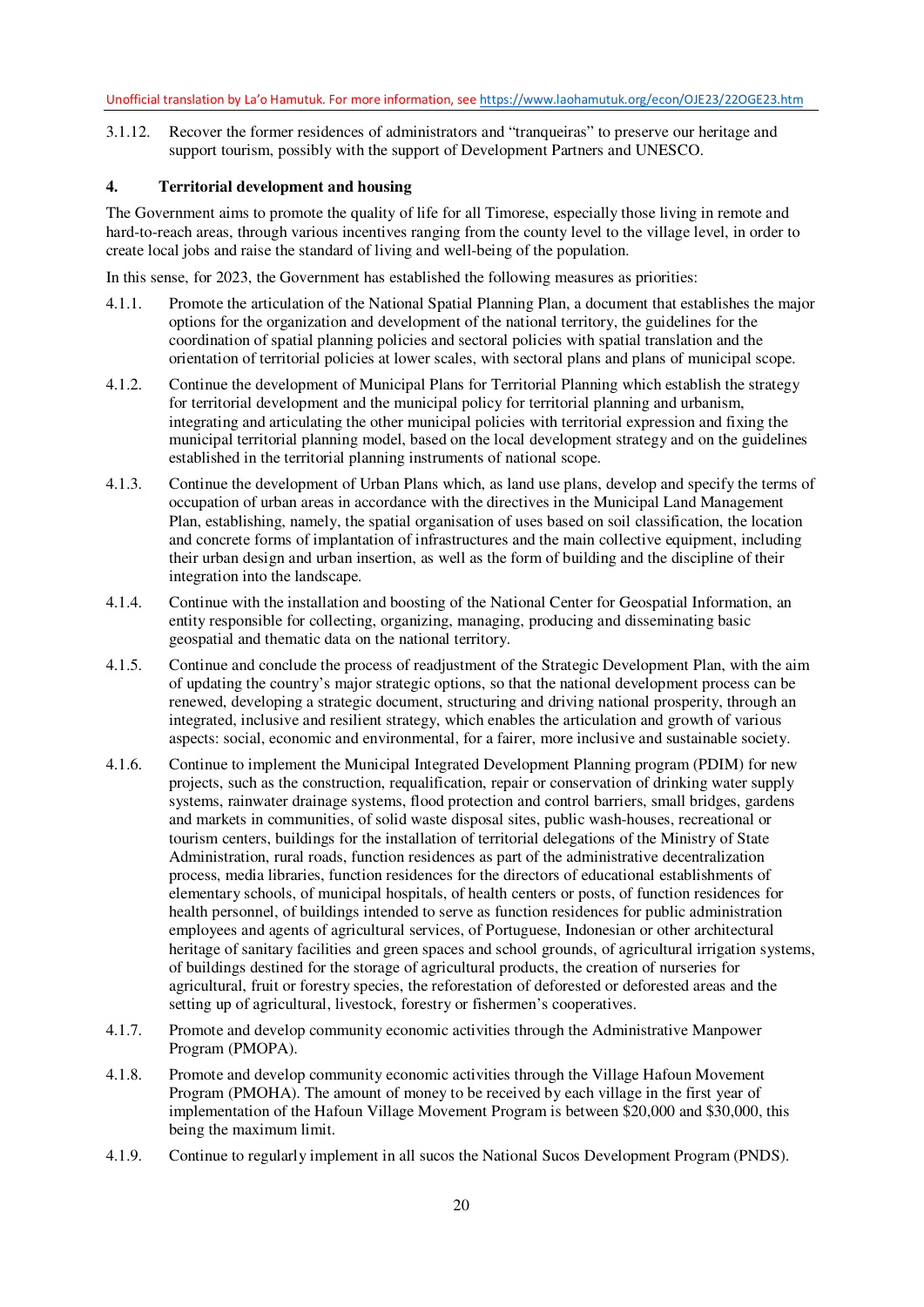- 4.1.10. Initiate the project to build 2,000 units of affordable housing in Hera through a Public-Private Partnership.
- 4.1.11. Continue to implement the R4D project in collaboration with the Australian Government.

### **5. Environment**

Rising sea levels, the risk of more extreme weather conditions and changing rainfall patterns and river flows as a result of climate change are serious environmental challenges for Timor-Leste. Air pollution has grown substantially, especially in Dili, as a result of automobile and motorcycle emissions, as well as smoke from households and forest fires.

The Program of the VIII Constitutional Government gives special emphasis to the need to promote and implement an environmental policy, to ensure the protection and conservation of nature and biodiversity, to control pollution, to combat climate change, and to strengthen environmental licensing services and environmental education, as well as to monitor activities potentially harmful to flora and fauna and to ensure national development in an environmentally sustainable way.

In this context, the following measures are planned:

- 5.1.1. Elaborate and approve the law on environmental fees to increase revenue collection.
- 5.1.2. Promote the identification of plants for inclusion in the carbon market.
- 5.1.3. Improve the system of plastic use and identify innovative and sustainable solutions.
- 5.1.4. Elaborate the framework for financing the blue economy and the action plan for the growth of the blue economy.
- 5.1.5. Promote a control system of the crocodile population in order to minimize threats and attacks.
- 5.1.6. Continue the identification and survey of biodiversity data, including the mapping of ecosystems of the different areas of terrestrial, marine, lacustrine, wetland and other ecosystems at risk.
- 5.1.7. Promote and strengthen good cultural practices, such as "Tara Bandu", aimed at environmental protection, nature conservation and protection of relevant biodiversity sites.
- 5.1.8. Encouraging greater knowledge about environmental protection and environmental principles in formal education curricula, as well as promoting campaigns and actions through non-formal education.
- 5.1.9. Creation of programs for the protection of specific ecosystems, namely turtles and corals.
- 5.1.10. Continue to capitalize on the Green Climate Fund to implement multilateral environmental agreements related to climate change and to control substances harmful to the ozone layer ratified by Timor-Leste.

## **6. Petroleum and minerals**

The petroleum sector has been the main source of revenue for the State Budget to provide public services to the population and to build and maintain our Nation's infrastructure. The Government remains committed to enhancing petroleum and mineral revenues and to achieving a balanced Petroleum Fund to ensure its sustainability for future generations. The following measures will be carried out in 2023 to maximize investment in the petroleum and mining sectors:

- 6.1.1. Prepare for the construction and development of infrastructure on the south coast (Refinery and Petrochemical Industry supply base), including land acquisition and population resettlement.
- 6.1.2. Initiate negotiations with the petroleum companies on the development of the Greater Sunrise field and seek to secure the construction of gas processing facilities on the south coast of Timor-Leste.
- 6.1.3. Develop feasibility and sustainability studies on the use of natural gas for electricity production, making efforts to use energy that is less expensive and takes into account environmental issues.
- 6.1.4. Establish and operationalize the National Mining Company and a Mineral Fund to ensure better administration of revenues collected from mining activities in the country.
- 6.1.5. Increase study and research activities through the continued promotion of onshore and offshore blocks for exploration to maximize investment in the petroleum and mining sectors.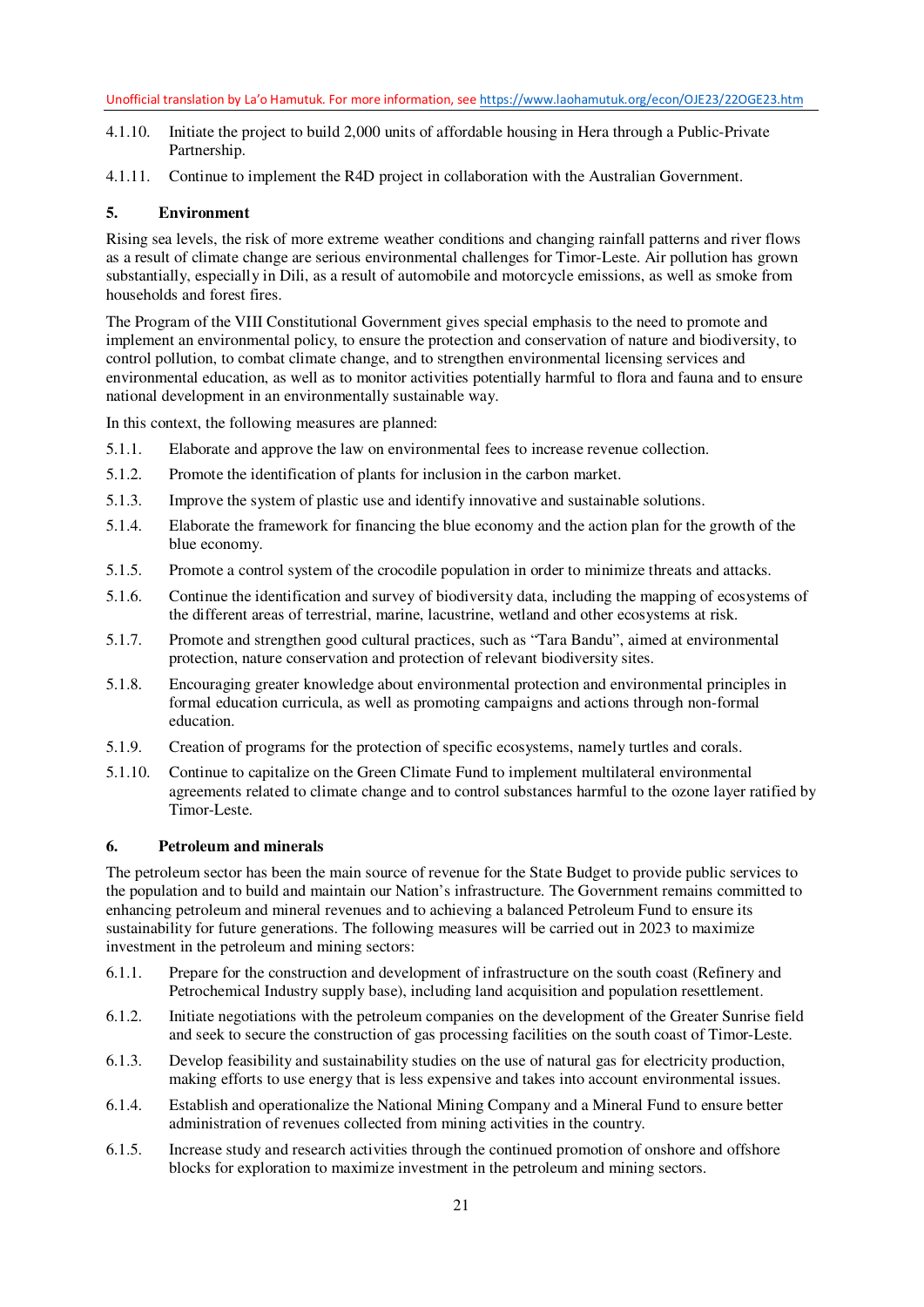# **7. Electricity and Renewable Energy**

Access to a regular and reliable supply of electricity is a fundamental right and the basis for economic growth in Timor-Leste. The Government therefore intends to continue to invest in upgrading and improving the transmission and distribution of electricity, while investing in the expansion of renewable energy. Investing in renewable energy sources can contribute to a less polluted environment and to mitigate the impacts of climate change in accordance with the commitments made in international conventions. The following measures will be carried out in 2023:

- 7.1.1. Approve and implement a tariff policy that includes differentiated tariffs for different consumers, both private, commercial and industrial.
- 7.1.2. Establish a Renewable Natural Resources Office, which coordinates actions at the intersectoral level, conducts analysis and feasibility studies relevant to this sector and is responsible for the implementation of renewable energy projects, including management, monitoring and evaluation.
- 7.1.3. Continue to invest in the rural electrification program, including technical and financial support to communities for the production and use of renewable energy sources.
- 7.1.4. Ensure that half of the electricity needs are generated through renewable energy sources.
- 7.1.5. Take the initial steps for the construction of the Lariguto and Bobonaro wind power plants.
- 7.1.6. Develop the potential of solar energy through the Dili Solar Center.
- 7.1.7. Develop a feasibility study for the construction of a thermoelectric plant to generate energy from household and industrial waste in Dili.
- 7.1.8. Continue to carry out maintenance of generation centers and the electricity grid throughout the territory.

#### **8. National Connectivity**

The Government is committed to improving national connectivity through the construction, rehabilitation and maintenance of central and productive infrastructure to connect and create conditions for the movement of people and goods, economic growth, job creation and private sector development. The Government has defined three priority areas for investment in this sector: a) infrastructure (ports, airports, roads and bridges); b) logistics (the land, sea and air transport system); and c) telecommunications (maritime and land-based fiber optics).

### **8.1 Roads and bridges**

Roads and bridges have a strong economic and social impact because they provide access to remote and isolated areas and reduce transportation time and cost. Good and well-maintained bridges and road systems that are resilient to weather and climate conditions are crucial for ensuring reliable access to markets, education and health services, and for social security and stability. The Government remains committed to rehabilitating and repairing existing roads to sustainable standards. The main measures that have been established for 2023 are as follows:

- 8.1.1. Adapt the national road system to international standards of quality and safety, including widening where technically feasible.
- 8.1.2. Carry out a comprehensive program of maintenance and rehabilitation of existing roads, including flood prevention and control measures.
- 8.1.3. Rehabilitate rural roads of special tourist interest, using labor-intensive public programs.
- 8.1.4. Rehabilitate and maintain national, municipal and rural roads for a total of 8,448.64 km, divided into rehabilitation of 1,250.17 km, maintenance of 936.14 km of national roads, maintenance of 859.33 km of municipal roads, maintenance of 4,702 km of rural roads and maintenance of 701 km of urban roads.
- 8.1.5. Build, rehabilitate and maintain 156 km of highway.
- 8.1.6. Conduct condition monitoring studies of all rehabilitated roads and all existing bridges in the country to determine maintenance needs, construction of retaining walls and gabions for flood control, and construction of new bridges in key areas of the country.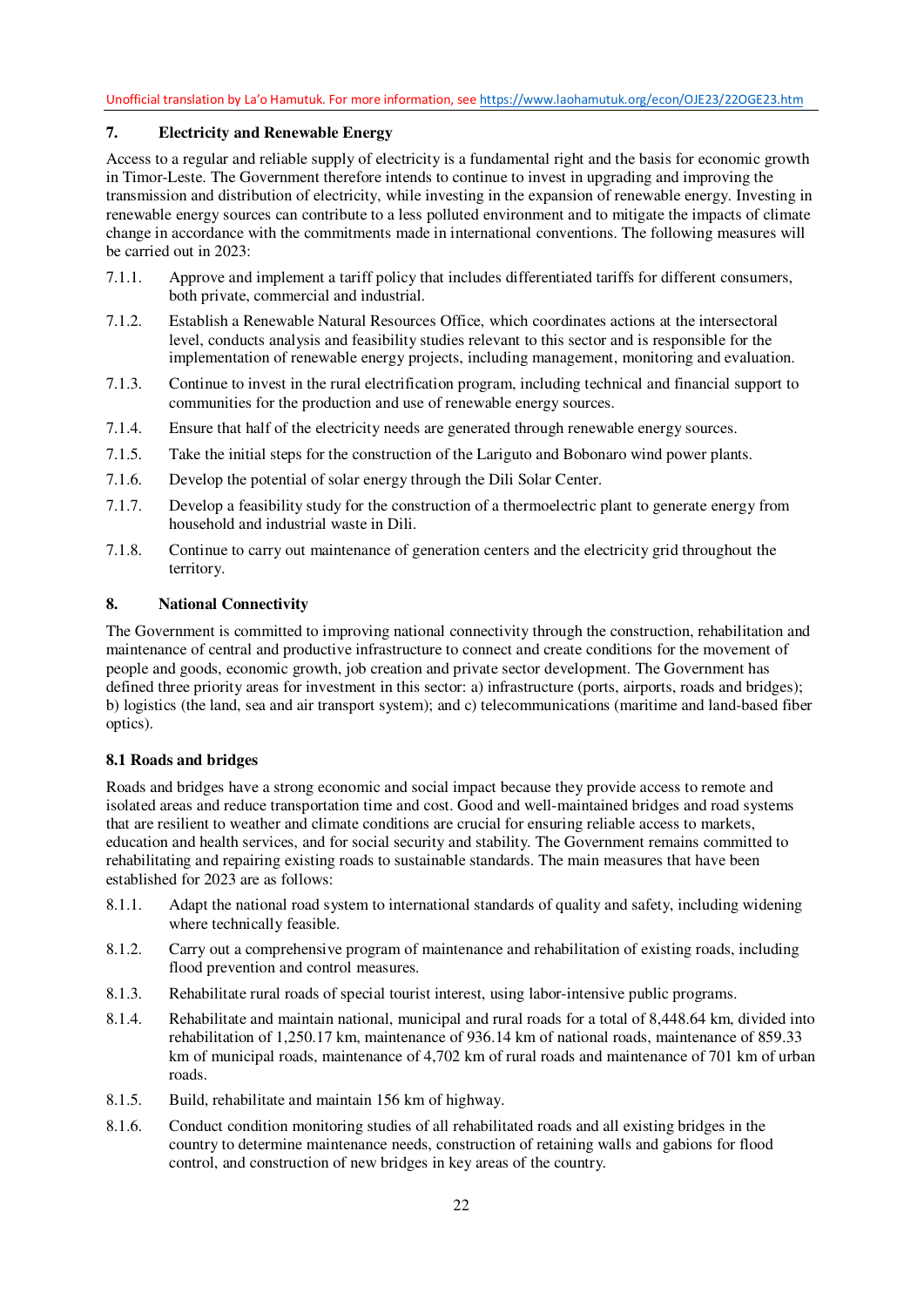## **8.2 Ports**

The development of port infrastructure is essential to enable Timor-Leste to import essential goods and equipment, with a view to strengthening and diversifying the national economy, as well as increasing exports. In this sense, for 2023, the Government has established the following measures as priorities:

- 8.2.1. Initiate the commercial operation of the Tibar Bay Port and replacement of the Port of Dili, facilitating Timor-Leste's maritime connectivity in the Asian region and the movement of imported and exported goods.
- 8.2.2. Start the project to convert the Port of Dili into a marina and cruise port.
- 8.2.3. Rehabilitate the passenger terminal at the Port of Dili
- 8.2.4 Start the projects to develop regional ports of Com, Caravela, Beaco, Suai and Atauro.

## **8.3 Airports**

Air transport is the main service for transporting people and goods to and from Timor-Leste, and is essential for the development of tourism, trade and industry. The rehabilitation and expansion of the Presidente Nicolau Lobato Airport in Dili will prepare this airport for the air traffic expected in the coming decades and thus promote economic growth in the country. The following measures will be carried out in 2023:

- 8.3.1. Complete the feasibility study for the expansion of Presidente Nicolau Lobato International Airport in Dili and the creation and rehabilitation of regional airports in Lospalos, Viqueque, Manufahi and Maliana.
- 8.3.2. Begin rehabilitation works at the Presidente Nicolau Lobato International Airport in Dili.
- 8.3.3. Conversion of the Baucau Aerodrome into the Baucau International Airport, with the objective of starting the construction of infrastructures and strategic collective equipment, as a foundation for development and economic diversification.

#### **8.4. Transportation, Telecommunications and Innovation**

Connecting people through transportation and telecommunications is an important means of enabling economic growth and promoting good governance. The creation of an innovative telecommunications network that connects Timor-Leste to the world, as well as the use of innovative monitoring technologies to improve traffic management and promote passenger safety, is a priority. In this sense, for 2023, the Government has defined the following measures in the area of transport, telecommunications and innovation as priorities:

- 8.4.1. Start the installation of fiber optic through submarine cable connecting Timor-Leste to Darwin and Port Hedland in Australia.
- 8.4.2 Approve the Integrated Transport Plan.
- 8.4.3 Improve the public transport security system, with the use of innovative transport systems to record, analyze and report transport related activities that may cause injury, death, loss or damage to property.
- 8.4.4. Promote the Tibar terminal construction project.
- 8.4.5. Ensure the maintenance of the ships Berlin Nakroma and Berlin Ramelau.
- 8.4.6. Carry out the study and detailed engineering project for the construction of the Hera and Manleuana bus terminals.
- 8.4.7 Promote the construction of 12 RTTL broadcast towers in Ataúro, Naunil and Codo in Lautém, Mundo Perdido in Viqueque, Hobonaro in Ainaro, Lalimlau in Ermera, Tapo Tas in Bobonaro, Oe-Cusse Ambeno, Manatuto, Manufahi, Balibó in Bobonaro and Covalima.

## **9. Water and Sanitation**

Access to clean, potable water and modern sanitation services is critical to protecting the health of all Timorese. Improving water quality, sanitation, and drainage in Timor-Leste will help create the resilience needed for the country to meet future health challenges and grow the economy. The key measures for 2023 in this area are as follows: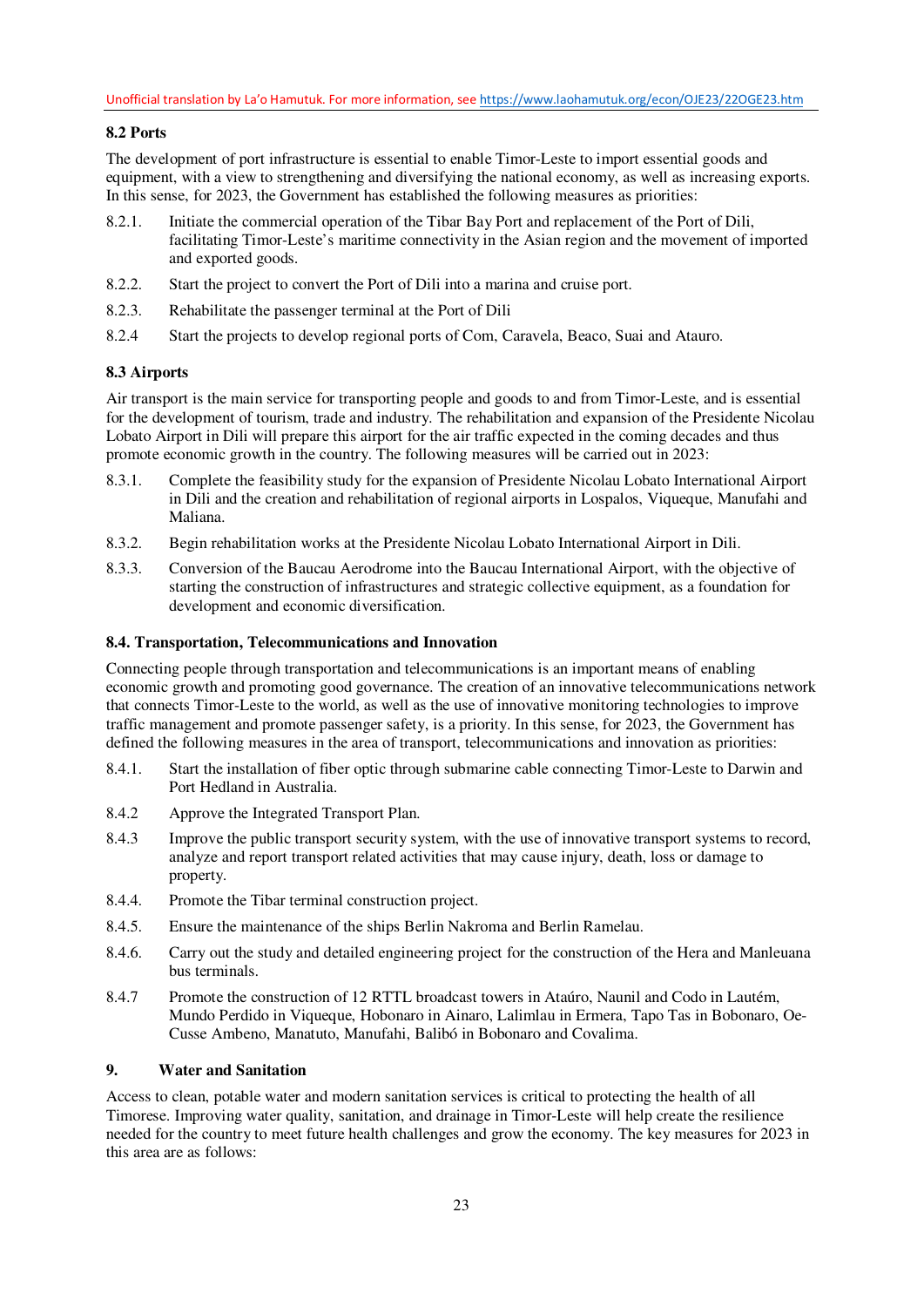- 9.1.1. Initiate the project to upgrade the water treatment, sanitation and drainage system in Dili in collaboration with the Millennium Challenge Corporation (MCC), which includes the construction of a factory to produce chemical disinfectant for the city's water supply, the construction of the country's first central wastewater system, and the improvement of the drainage network in Dili and four neighboring municipalities.
- 9.1.2. Increase the coverage area of the drinking water supply service and improve the institutional capacity of BTL, E.P., with financing through the World Bank, which is expected to benefit a total of 82,300 people in the municipality of Dili.
- 9.1.3. Completion of the emergency rehabilitation of damaged clean and drinking water facilities.

## **10. Education and Training**

The offer of quality education and training is essential to shape the personality, create conditions of employability and competitiveness of people of working age and ensure the economic development of the country, being a fundamental instrument to get out of poverty. The Government proposes to continue its efforts to invest significantly in the rehabilitation of basic educational infrastructures, in strengthening the quality of the national curriculum for formal education, in improving opportunities for continuous training and professional development for current teachers and school leaders, in improving the quality of the school feeding program, and in financial support for the best students. In this regard, it is envisaged that by 2023 the following measures will be undertaken to ensure that all children and young people have access to the learning and qualifications essential for success in society:

- 10.1.1. Introduce a reform of the School Meals program by increasing the expenditure per child per meal from \$0.25 to \$0.42, which is half the food poverty line.
- 10.1.2. Rehabilitate educational infrastructure by building and rehabilitating 400 elementary school classrooms, building and rehabilitating 60 secondary school classrooms and reference schools.
- 10.1.3. Start the implementation of the project to create a University City in Aileu that can accommodate up to 10,000 people.
- 10.1.4. Review the National Curriculum for General Secondary Education to promote a better match with regional and international education standards, ensuring the acquisition of practical and laboratory skills, cultural, artistic, sports, life skills and transversal entrepreneurial skills.
- 10.1.5. Review the National Curriculum for Technical-Vocational Secondary Education, adapting it to the demands of the labor market nationally, regionally and internationally, namely in the areas of agriculture, industry, mechanics, electronics, construction and service provision, with a focus on the development of rural areas.
- 10.1.6. Improve training programs for teachers at the various levels of education and teaching, with emphasis on strengthening teaching in the Portuguese language, through the creation of the Root School for training teachers at the various levels of education.
- 10.1.7. Establish an agreement with Portugal and Brazil and use funding from development partners to enable the phased expansion of CAFE schools and the restoration of school and professional training buildings.
- 10.1.8. Carry out feasibility studies for construction of new schools.
- 10.1.9. Develop instruments for strategic educational planning, making use of the Educational Cards produced in the recent past.
- 10.1.10. Strengthen the quality of Recurrent Education through access to teaching materials with concrete and easily understood content.
- 10.1.11. Conduct a design study to improve education by developing a center of excellence that will provide pre-service training for future secondary school teachers and school leaders, and by providing ongoing and professional training for current teachers and school leaders, in collaboration with the Millennium Challenge Corporation (MCC).
- 10.1.12. Provide scholarships to the best elementary and secondary school students.
- 10.1.13. Implement a recruitment program for the best students in national universities.
- 10.1.14. Guarantee internet in all schools and universities.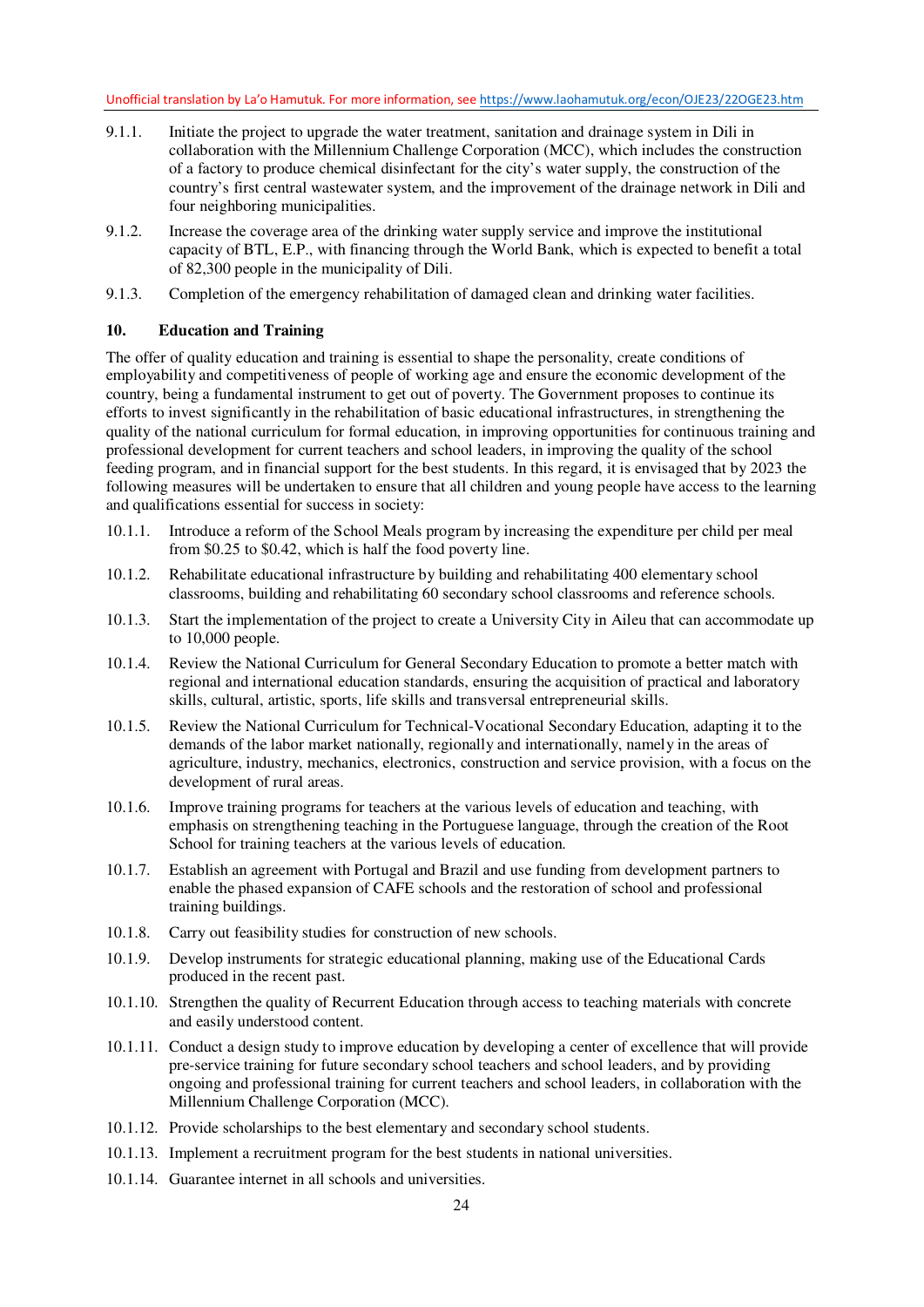10.1.15. Continue to support the development of home schooling.

#### **11. Health**

Equal access to essential, quality health services that are well equipped and staffed by competent health professionals is a fundamental goal. Thus, for 2023, the Government's intervention is geared towards rehabilitating basic health infrastructure at both the national and municipal levels, introducing public-private partnerships in Diagnostic Health Services, and improving the quality of health service delivery through innovation in primary health care systems, promoting steady improvement in human resource development and deployment, strengthening efforts to combat malnutrition, and improving the national response to outbreaks and emergencies of dengue, cholera, and other diseases. In this regard, the Government proposes the following measures to safeguard the health of the population and contribute to improved service delivery:

- 11.1.1. Initiate the design and construction project of the pediatric building and intensive care unit of the Guido Valadares National Hospital (HNGV) in Dili, with five floors and an area of about 4,000 m2, which will provide adequate facilities to meet the growing number of patients of the HNGV, promoting the improvement of the quality of health services in the country.
- 11.1.2. Start the process of rehabilitation and construction of Dr. Antonio Carvalho Hospital in Lahane, Dili.
- 11.1.3. Develop the Public-Private Partnership for Health Diagnostic Services project with the support of the World Bank (International Finance Corporation - IFC).
- 11.1.4. Promote universal health coverage through an integrated approach to health care.
- 11.1.5. Strengthen the number of general practitioners in the community at the primary health care level (500 new doctors).
- 11.1.6. Take initial steps to establish cardiology and oncology clinics at the National Hospital by acquiring cardiology equipment and hiring two specialists in oncological medicine.
- 11.1.7. Raise the promptness of maternal health services and health care in all health centers in all administrative posts, through the acquisition of 240 medical equipment to support childbirth.
- 11.1.8. Improve the national response to outbreaks and emergencies of dengue, cholera and other diseases that have a major impact on public health, especially for infants, children and adolescents, by hiring 100 health professionals.
- 11.1.9. Build 25 new health posts and health professional residences in sucos that do not yet have a health post.
- 11.1.10. Design the health sector's training policy and develop instruments to control health training.
- 11.1.11. Strengthen public investment in the training of specialized doctors (40 people by 2023) and promote constant improvement in the training of health personnel (through agreements with the World Health Organization and development partners), whether on a scientific level, a technical level (for example for handling equipment) or on a pedagogical level.
- 11.1.12. Accelerate the implementation of the National Commitment to Fight Tuberculosis.
- 11.1.13. Improve the detection of HIV/AIDS cases and strengthen the treatment strategy of HIV/AIDS patients.
- 11.1.14. Improve the management of the Electronic Health Record for all levels of health service delivery through the acquisition of new registration software.
- 11.1.15. Take initial steps to establish a drug quality testing laboratory in Timor-Leste.

### **12. Social Inclusion and Protection**

The Government is continually committed to assisting the poorest and most vulnerable citizens of Timorese society. In this area, a set of reforms are foreseen, aimed at consolidating a policy of social cohesion and of guaranteeing human dignity to all Timorese, both by improving the sustainability of the Social Security System and by reinforcing social assistance to the most disadvantaged. In this context, the following measures are foreseen to ensure that women and children, youths, as well as the elderly and other vulnerable citizens, have access to the satisfaction of their fundamental needs and well-being, as well as access to opportunities to leave their fragile state.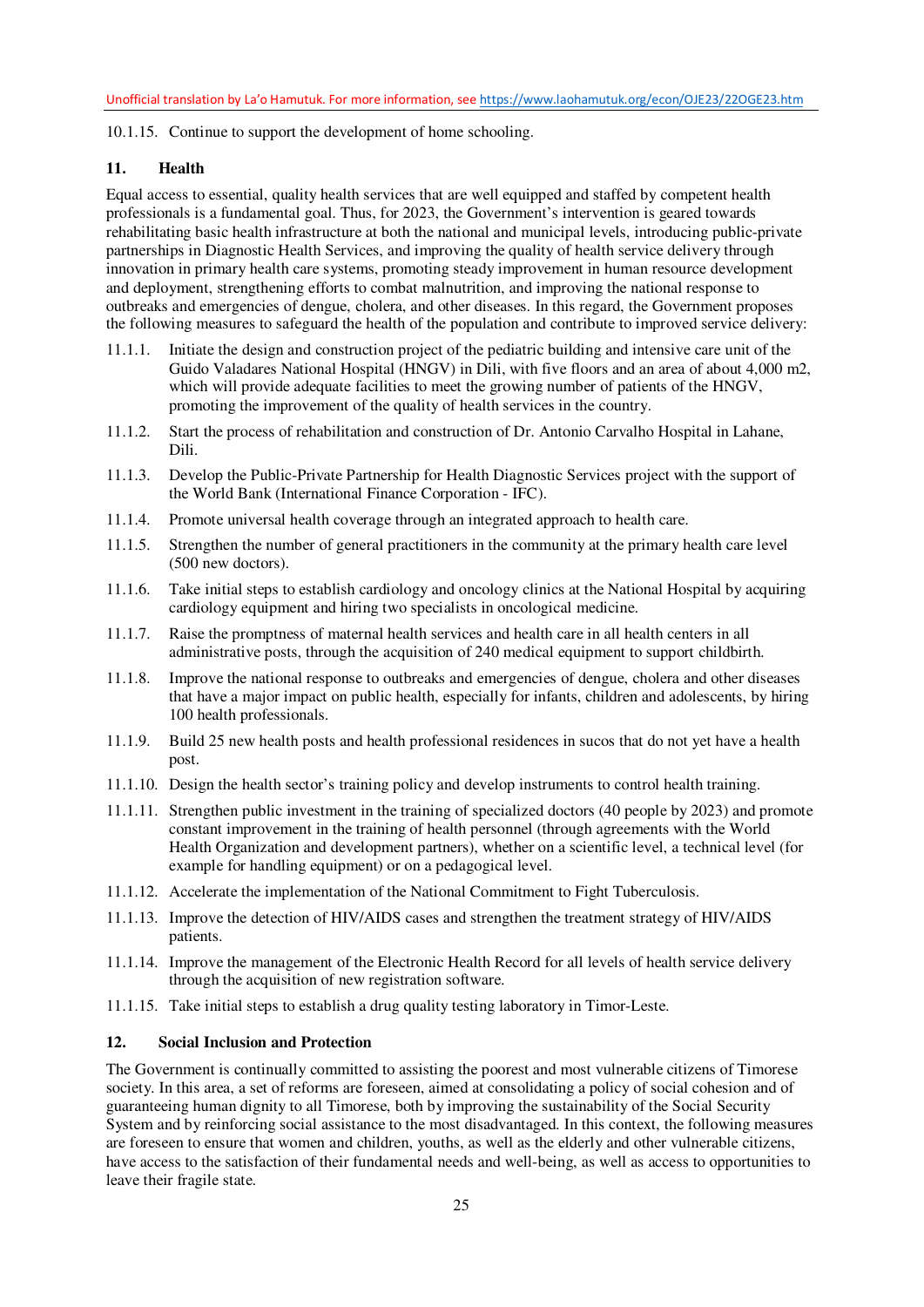## **12.1 Social inclusion**

## **Women**

- 12.1.1. Renew and approve the 3rd phase of the National Action Plan against Gender-Based Violence.
- 12.1.2. Renew and approve the 2nd phase of the National Action Plan on Women, Peace and Security (PAN-1325).
- 12.1.3. Continue to implement the gender sensitive budgeting policy in the Public Finance Management Reform.
- 12.1.4. Strengthen campaigns against domestic violence.
- 12.1.5. Encourage the creation of self-sustainable businesses for women heads of households and for women victims of domestic violence and gender-based violence, with the aim of ensuring their economic independence.
- 12.1.6. Revise school curricula to make them gender-sensitive and ensure that they are effectively and quality implemented in education systems.

### **Children**

- 12.1.7 Ensure that 75% of girls of school age complete basic education.
- 12.1.8 Approve and implement the Law for the Protection of Children in Danger.
- 12.1.9 Renew and approve the 2nd phase of the Children's National Action Plan.
- 12.1.10. Continue to implement programs of prevention, protection and assistance to child victims of violence, abandonment, incest and sexual abuse, namely through a secure hotline for reporting these cases.
- 12.1.11. Improve the monitoring and treatment by the Police, Public Prosecutor's Office and Courts of cases of violence and abuse against children.

### **Youth**

- 12.1.12. Improve existing youth centers to provide training in languages, technology, art, music, sports and civic education.
- 12.1.13. Continue to promote the Youth Parliament, "Parliament Foin Sa'e", to empower youth in the areas of leadership, critical thinking, debating skills and social analysis.
- 12.1.14. Develop leadership training camps to promote physical fitness, administrative skills, conflict resolution and civic values.
- 12.1.15. Continue to fund, promote and support sports activities in all communities in the country, in order to promote competitions of various sports at the national level.
- 12.1.16. Rehabilitate sports infrastructure, including multi-purpose gyms, and rehabilitate the stadium and the sports complex in Dili.
- 12.1.17. Build the martial arts headquarters, providing conditions for this sporting and social activity to develop in a healthy and safe environment.

#### **Other Vulnerable Groups**

- 12.1.18. Stimulate the creation of self-sustainable businesses through credit cooperatives for citizens with disabilities.
- 12.1.19. Develop support programs for families and communities that have people with disabilities in their care.
- 12.1.20. Implement rehabilitation programs for prisoners and ex-prisoners, with a view to their integration into society.
- 12.1.21. Invest in food assistance programs to support victims of natural disasters and vulnerable individuals and families.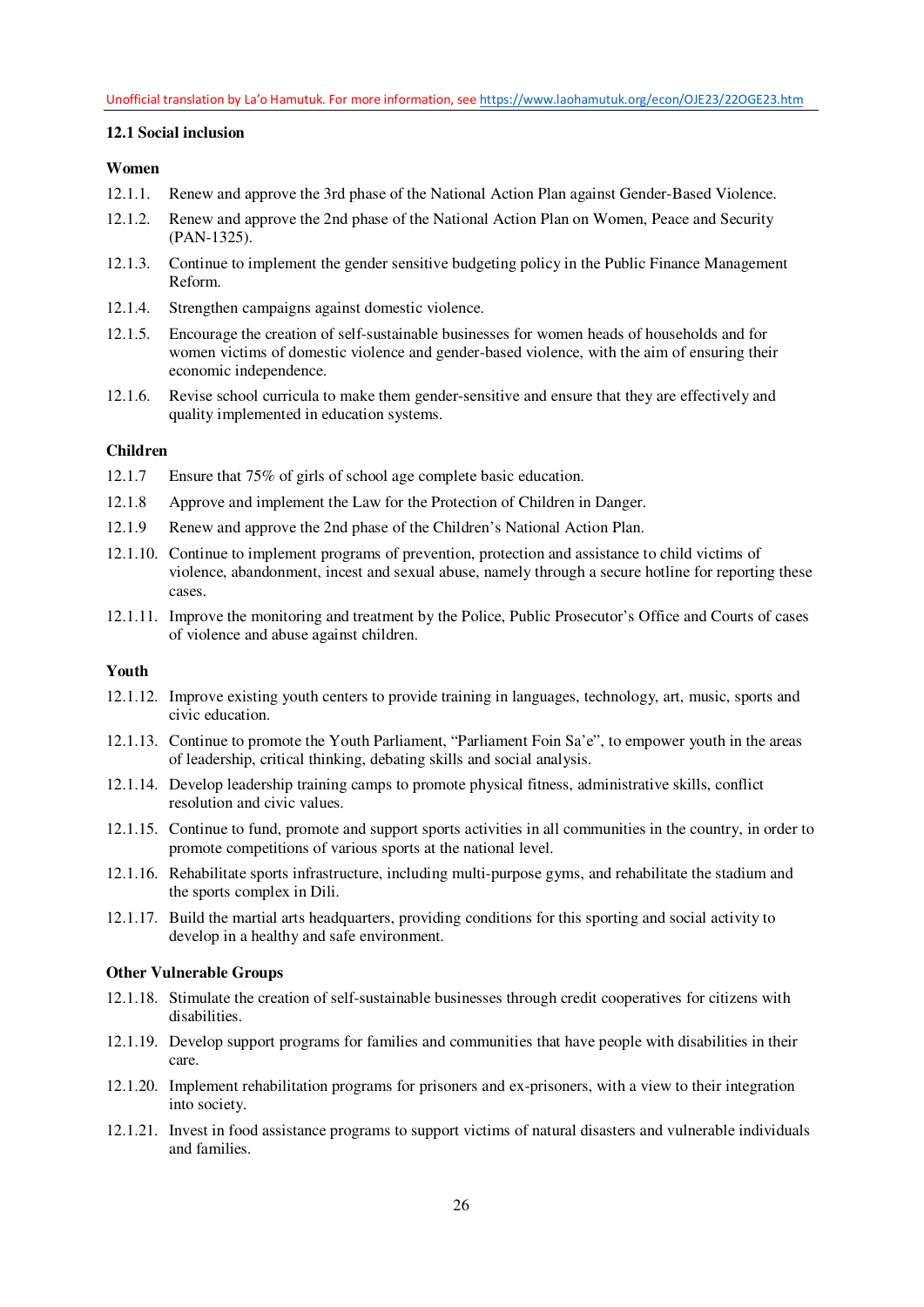- 12.1.22. Improve relief and assistance mechanisms for victims of natural disasters, including the construction of infrastructure and distribution of construction materials and materials for storage.
- 12.1.23. Support the National Commission to Combat HIV-AIDS, continue to conduct prevention campaigns on HIV-AIDS transmission and provide support to patients at the Tibar Health Recovery House, as well as improve assistance in terms of food, health care and treatment of HIV-AIDS patients and develop integration campaigns and occupational therapy.

## **12.2 Social Protection**

Social Protection plays a very important role in human but also economic development, not only for the direct support it provides to citizens, but for the multiplier effect it produces, increasing household incomes, fostering productivity and human development. In this area, a set of reforms are foreseen which seek to consolidate a policy of social cohesion and of guaranteeing human dignity to all Timorese through the improvement of the sustainability of the Social Security System and the strengthening of social assistance to the most disadvantaged.

- 12.2.1. Introduce the Bolsa da Mãe-Jerasaun Foun program in four municipalities in 2023, Covalima, Liquiça, Manatuto and Viqueque. The municipalities of Manufahi, Ermera, Baucau, Aileu and Lautém will be included in the program in 2024 and the municipality of Dili will be covered in 2025. The program started in 2022 covering the municipalities of Ainaro and Bobonaro and the RAEOA and will be progressively extended to the whole national territory over 4 years. The Bolsa da Mãe configures a subsidy of US\$ 15 per month for pregnant women, US\$ 20 per month for each child up to 6 years old, and an additional US\$ 10 for children with disabilities.
- 12.2.2. Continue to introduce targeted incentives for mothers to go for prenatal and postpartum consultations. The incentives will be \$5 per visit for up to a maximum of four prenatal visits and \$10 per visit for up to two postpartum visits. In total, each mother will receive a maximum of \$40 if she benefits from the total of six consultations during that period.
- 12.2.3 Continue to pay cash benefits to the elderly through the Support Subsidy for the Elderly and Invalids (SAII) of US\$50 per month.
- 12.2.4. Operationalize the Disability Verification Service.
- 12.2.5. Creation and operationalization of deconcentrated INSS services all over the country.
- 12.2.6. Construction of a new head office building for the INSS and FRSS.
- 12.2.7. Construction and operationalization of the Social Security information system.
- 12.2.8. Creation of protection in illness (temporary incapacity), family protection (family allowance), in accidents at work and professional illnesses and in unemployment under the contributory social security system.
- 12.2.9. Creation of protection in the event of death within the scope of the non-contributory social security system.
- 12.2.10. Extension of the coverage of the social security system.
- 12.2.11. Implement the Legal Regime for the Protection of Maternity, Paternity and Adoption, along with other measures to support vulnerable children.
- 12.2.12. Develop campaigns on the rights of the elderly and promote their integration and special care in families and communities.
- 12.2.13. Complete the payment of End of Year allowance to all national families in the amount of US\$200.
- 12.2.14. Implement and invest the National Liberation Fighters Fund.

## **13. Culture and Heritage**

The Government is committed to the development and promotion of cultural activities, actions and practices, in particular the establishment of creative industries that generate income and employment, and at the same time defend and enhance cultural heritage, which has unique characteristics and great interest. The following measures will be carried out in 2023 for the conservation, protection and preservation of historical-cultural heritage and the development of arts and culture, as well as the protection of rights relating to artistic and literary creation: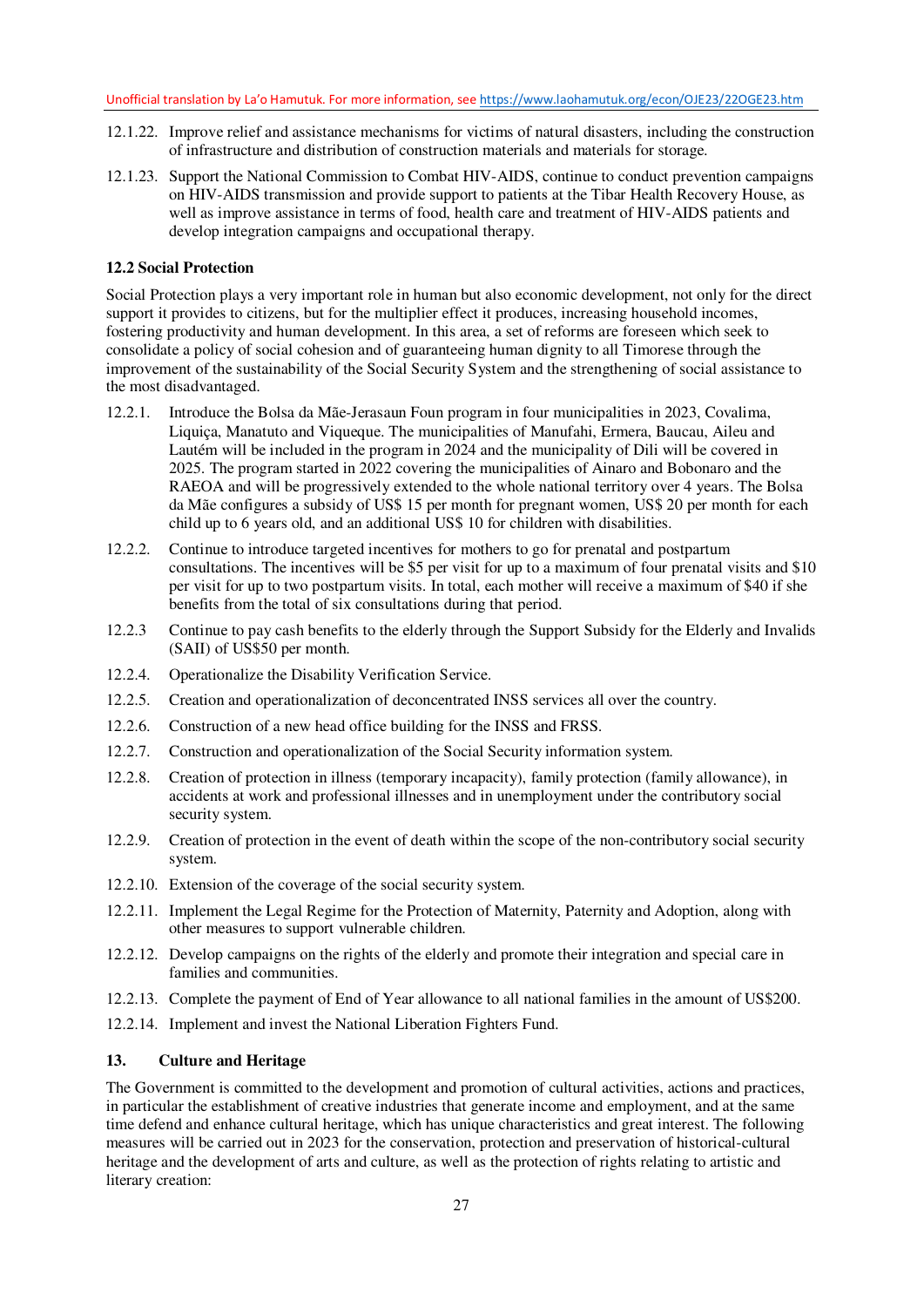- 13.1.1. Continue to support the activities of cultural groups and the creative arts and industries.
- 13.1.2. Preserve, conserve and promote the tangible and intangible cultural heritage of Timor-Leste through the rehabilitation and preservation of 22 "Uma Lulik" each year.
- 13.1.3. Take initial steps towards the establishment of the Academy of Arts and Creative Industries, which will focus on traditional Timorese art forms such as music, dance, art, crafts and designs, celebrating these art forms.
- 13.1.4. Take initial steps for the implementation of the National Library.
- 13.1.5. Proceed with the identification of artifacts to constitute the National Museum in the future.
- 13.1.6. Begin construction of the "Garden of the Eternal Flame", a highly symbolic memorial, which is designed to concentrate the recognition of all those who perished in the National Liberation struggle
- 13.1.7. Promote professional training and cultural and artistic education in schools.

### **14. State Reform**

State Reform is divided into four major institutional reforms underway - Public Administration Reform, Fiscal Reform and Public Finance Management, Judicial Reform and the Administrative Decentralization Process. These four reforms are interconnected and have the common goal of improving the management and functioning of the public sector, as well as ensuring that the State operates within a framework of legality and effective legal security and in a more efficient and effective manner.

#### **14.1 Reform of Public Administration**

The Government continues to advance Public Administration Reform with the aim of providing better services to citizens and companies and making the Public Administration more competent, efficient, innovative, sensitive, transparent, accountable and oriented towards satisfying its users. The reform will be implemented by various ministries and autonomous entities. Below are the main measures for 2023:

14.1.1. Improve service delivery processes to reduce bureaucracy and stimulate innovation through:

- a) Establish a Central Delivery and Transformation Unit in the Prime Minister's Office.
- b) Continue the phased implementation of the Unique ID Cards program.
- c) Widespread adoption of information technology in the civil service and the pursuit of e-Government initiatives.
- d) Establish One-Stop-Service Centers.
- 14.1.2. Strengthen performance through better incentives and greater compliance and accountability for results:
	- a) Prepare publicly available annual performance reports by all ministries.
	- b) Prepare publicly available strategic plans by eight ministries.
	- c) Collection, monitoring and analysis of service delivery indicators against targets at a facility or service delivery point level or eight ministries.
	- d) Increase the use of better problem-solving and feedback mechanisms.
- 14.1.3. Better manage human resources, promote strong leaders and capable civil servants, and strengthen the merit system to ensure that the right people are in the right place through:
	- a) Adopt measures to promote meritocracy.
	- b) Increase the use of computerization to manage human resource processes, including recruitment, and reducing the time and increasing the efficiency of recruitment.
	- c) Carry out promotion in the careers under the General Civil Service Regime with a total of 866 vacancies, of which 41 will be for Superior Technician - Grade A, 122 for Superior Technician - Grade B, 190 for Professional Technician - Grade C, 250 for Professional Technician - Grade D, 164 for Administrative Technician - Grade E and 99 for Auxiliary - Grade F.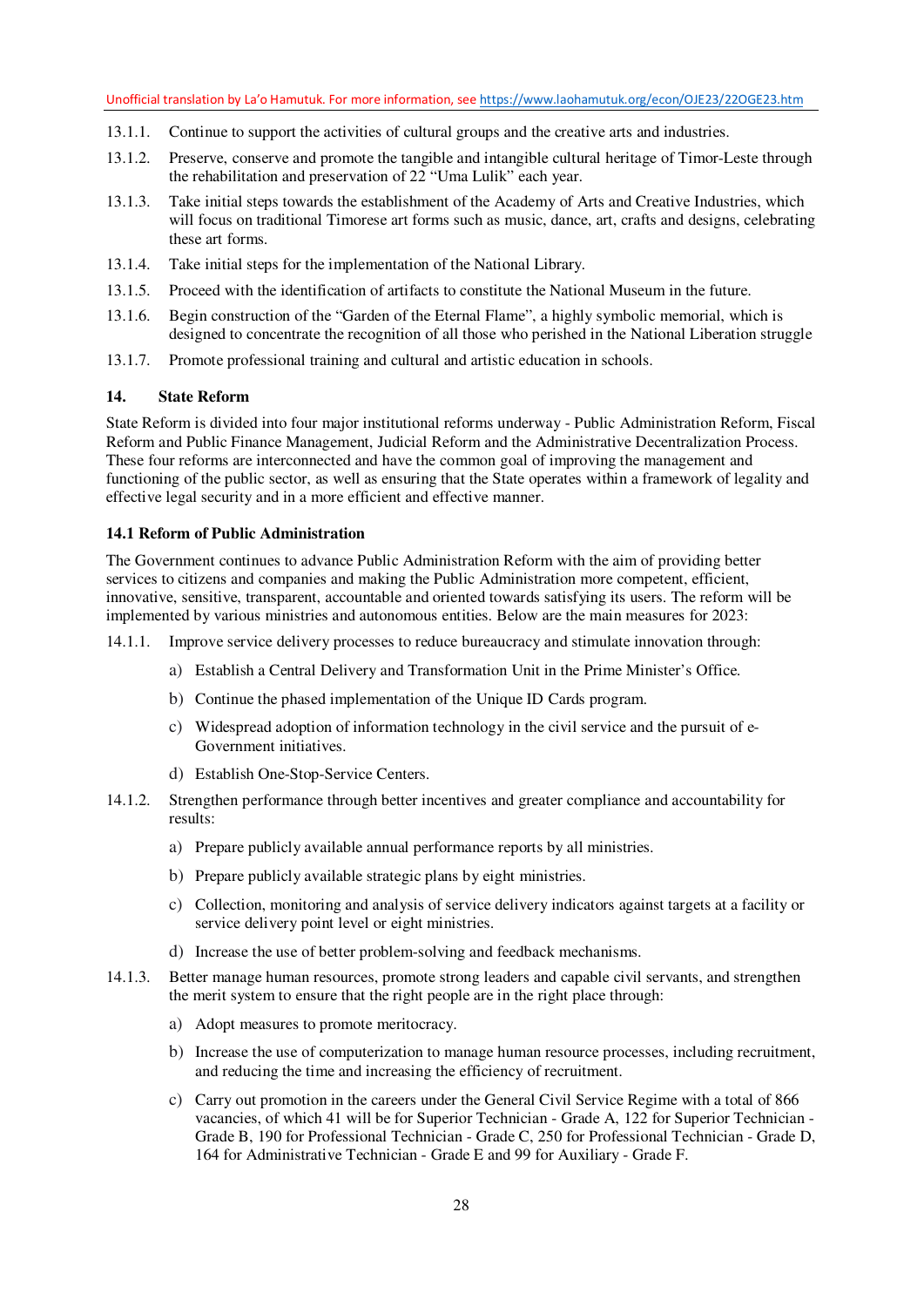- 14.1.4. Ensuring value for money and efficiency in the functions and structures of the Public Administration through:
	- a) Implement policies of decentralization of service delivery functions to municipalities and community service providers.
	- b) Implement policies of separation of functions, controlling the formation of autonomous entities and subcontracting the provision of non-essential functions to the private sector.
- 14.1.5. Improve the efficiency of administrative services provided to businesses, reducing delays and transaction costs by:
	- a) Reduce the time limits for starting businesses from 13 to 7 days.
	- b) Establish alternative dispute resolution and arbitration mechanisms and commercial sections in the courts.
	- c) Improve the ranking of doing business in Timor-Leste by improving from rank 181 to at least rank 150.

#### **14.2 Tax Reform and Public Finance Management**

Budget consolidation, increasing tax revenues, containing public debt and controlling inflation are essential to keep the country on the path to economic growth. This reform should ensure an improvement in financial management and the provision of services, decentralize procurement and financial and asset management and improve the mobilization and collection of revenue. In this framework, the Government proposes to proceed with the following measures of the reform plan for 2023:

- 14.2.1. Implement and regulate the new Framework Law for the State Budget and Public Financial Management.
- 14.2.2. Implement and regulate the new Legal Regime for Procurement, Public Contracts and Related Infringements, which creates a clearer, simpler, objective, rigorous and transparent legal regime to promote the country's economic and social development.
- 14.2.3. Continue to improve the implementation of program budgeting in all public institutions.
- 14.2.4. Undertake a diagnostic study for the Medium Term Expenditure Framework (MTEF) to ensure that budgets reflect the Government's social and economic priorities and give substance to the Government's reconstruction and development commitments.
- 14.2.5. Proceed with the review of the Public Debt Law and the regulation of Treasury bonds.
- 14.2.6. Establish a dedicated institution to coordinate with relevant public institutions and manage all assets, movable and immovable, as well as a central database of all State assets, to ascertain the value and depreciation of assets and improve their management.
- 14.2.7. Proceed with Tax Reform, through the approval of a new Tax Law and a Code of Tax Procedure and the introduction of Value Added Tax.
- 14.2.8. Implement the interconnection of the computer system used by the relevant institutions in the public sector with the financial computer system.
- 14.2.9. Create the National Institute of Statistics.

#### **14.3 Judicial Reform**

Judicial Reform aims to strengthen the judicial system and other institutions involved in the provision of justice. In this context, the following measures are planned for 2023:

- 14.3.1. Implement the Judicial Organization Law with the installation of the Supreme Court of Justice, the High Administrative, Tax and Audit Court and military courts, and the creation of specialized judgeships in Municipal Courts.
- 14.3.2. Study the review of the judicial map.
- 14.3.3. Approve the law creating the Bar Association and altering the Legal Regime of Private Law Practice and the Training of Lawyers.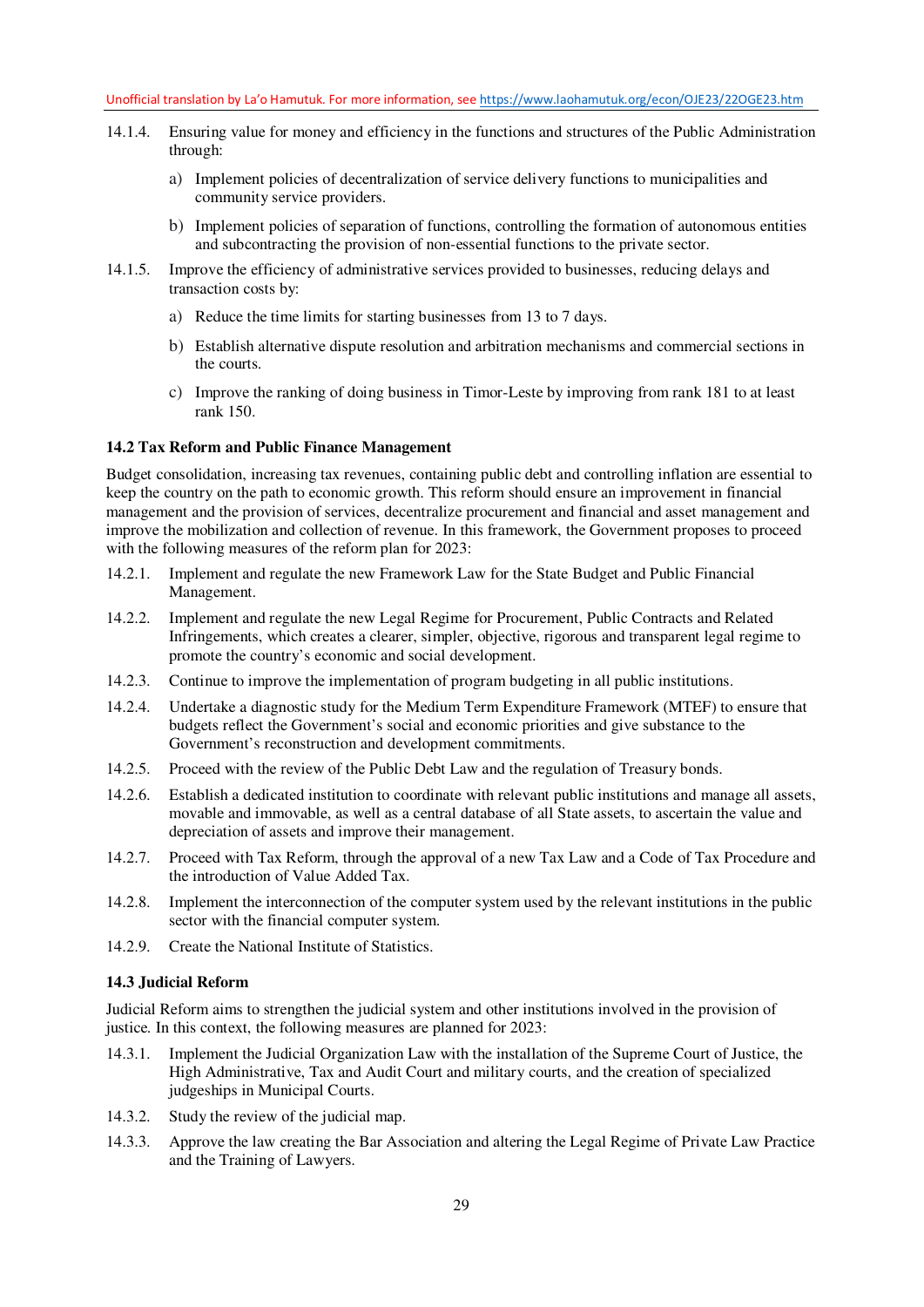14.3.4. Implement the Land Registry Code and starting the issue of land certificates.

### **14.4 Administrative Decentralization**

The Decentralization Process aims to strengthen local and municipal political responsibility and good governance, transfer functions and responsibilities from the central administration to the subnational administrations, develop mechanisms for fiscal decentralization and revenue collection from own sources and improve the management and administration of municipalities. In this area, it is intended to implement the following measures:

- 14.4.1. Implement the Ataúro Special Development Fund (FEDA) which is intended to finance programs and projects, annual and multi-year, of a socio-economic and environmentally sustainable nature, aimed at the development of the territory and population of the Municipality of Ataúro.
- 14.4.2. Implement territorial administrative decentralization, through the creation and installation of municipal local authorities endowed with representative bodies.
- 14.4.3. Continue the process of transferring material and human resources to the Municipal Authorities and Administrations.
- 14.4.4. Continue implementation of the delegation of powers from central government to municipal authorities and administrations.
- 14.4.5. Finalize the legal framework necessary for the implementation and functioning of Local Government.

#### **15. Defense and national security**

The development of transparent, efficient, competent and professional defense and security institutions is fundamental to the maintenance of democracy and the consolidation of stability and peace at the national and international levels. Key measures are proposed to strengthen coordination and close cooperation between defense forces (F- FDTL) and security forces (PNTL) and ensure clarity and commitment in accordance with their respective responsibilities and missions, as well as guarantee territorial integrity, the normal functioning of democratic institutions, freedom and the protection of State property and citizens.

#### **15.1 National Defense**

- 15.1.1. Continue to pay the remuneration resulting from the new salary scheme for the FALINTIL-Timorese Defense Forces.
- 15.1.2. Carry out the process of military and staff recruitment for the Ministry of Defense.
- 15.1.3. Promote the construction, acquisition, repair and maintenance of infrastructure, equipment, armament, vehicles and military boats.
- 15.1.4. Carry out the feasibility study and design of the Military College, the armory and armory for the Land Component (CT), the Naval Support Points of the South Coast, the National Lighthouse System and military quarters.
- 15.1.5. Continue Civil-Military cooperation in the area of humanitarian support and participate in Peacekeeping missions.
- 15.1.6. Pay housing subsidies to the FALINTIL-Timorese Defense Forces.

#### **15.2 National Security**

- 15.2.1. Continue to pay remuneration resulting from the new salary scheme for the National Police of Timor-Leste.
- 15.2.2. Carry out career promotion for members of the civil protection.
- 15.2.3. Prevent and combat the crime of human trafficking, and ensure the protection of victims of human trafficking and the investigation of human trafficking situations.
- 15.2.4. Strengthen the service of prevention and rapid response to emergency situations.
- 15.2.5. Acquire new weapons to replace the weapons of the Border Police Unit and the Maritime Police Unit.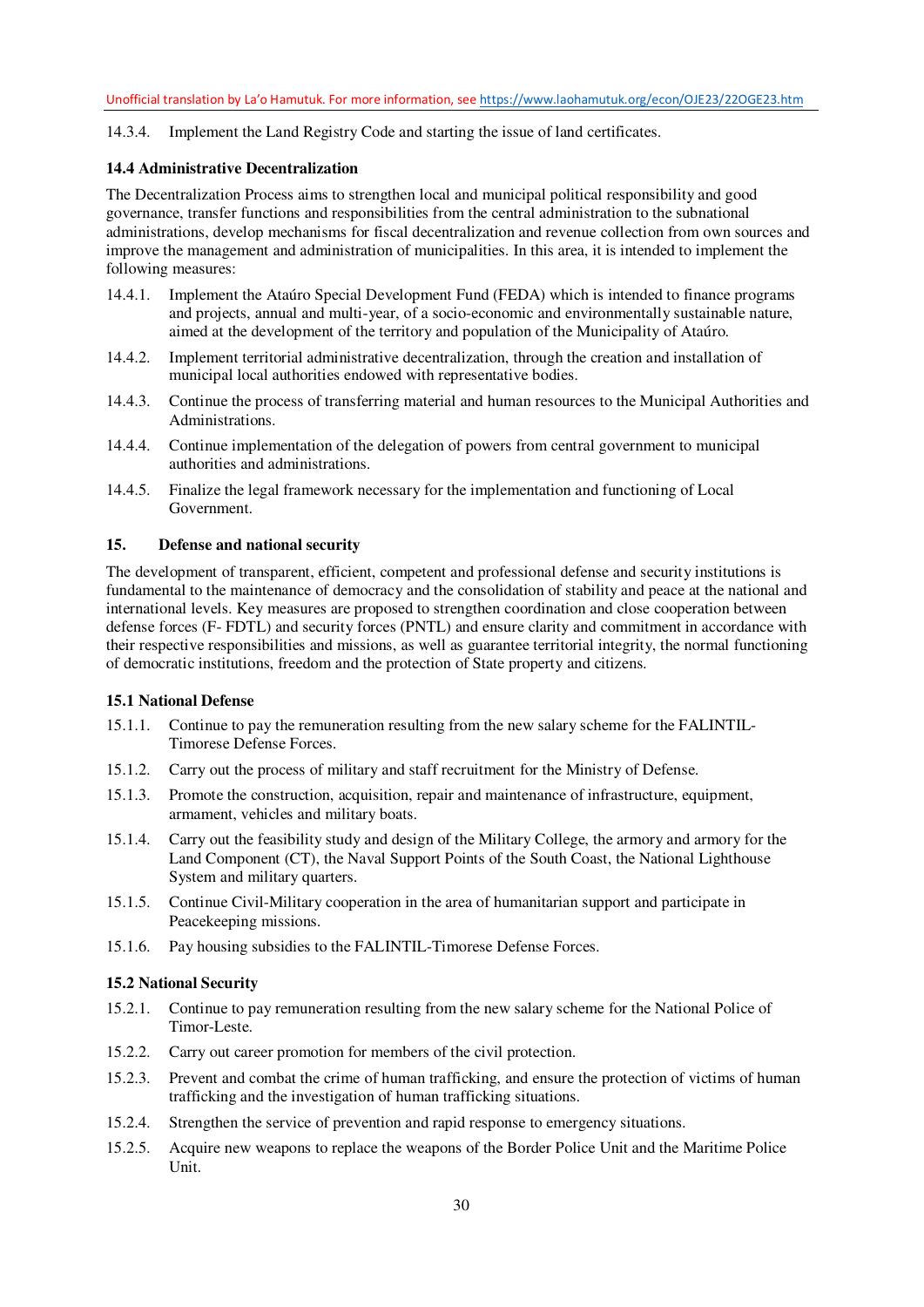- 15.2.6. Pay housing allowances to the National Police of Timor-Leste
- 15.2.7. Acquisition and construction of houses for the migration service

### **16. International Relations and Foreign Policy**

Foreign policy actions are crucial to support national development and improve Timor-Leste's participation in the international arena and its insertion in regional and international economies. The Government continues to conduct a foreign policy that fosters bilateral and multilateral cooperation, promoting cultural, economic and commercial partnerships with other countries, which are essential for attracting investment. In this context, the following measures have been defined for 2023:

- 16.1.1. Improve Timor-Leste's representation at bilateral, regional and multilateral levels.
- 16.1.2. Strengthen consular protection for national citizens living abroad, namely through a Secretary of State for Workers Abroad.
- 16.1.3. Carry out external promotion of investment in Timor-Leste.
- 16.1.4. Promote friendly relations and partnerships of an economic, social and cultural nature that represent the strategic interests of Timor-Leste abroad, namely for the purposes of attracting foreign investment to our country with a view to job creation.
- 16.1.5. Promote and mobilize humanitarian cooperation and assistance.
- 16.1.6. Continue to promote efforts so that Timor-Leste becomes a full member of ASEAN and the World Trade Organization.
- 16.1.7. Continue to promote the definitive delimitation of land and sea borders.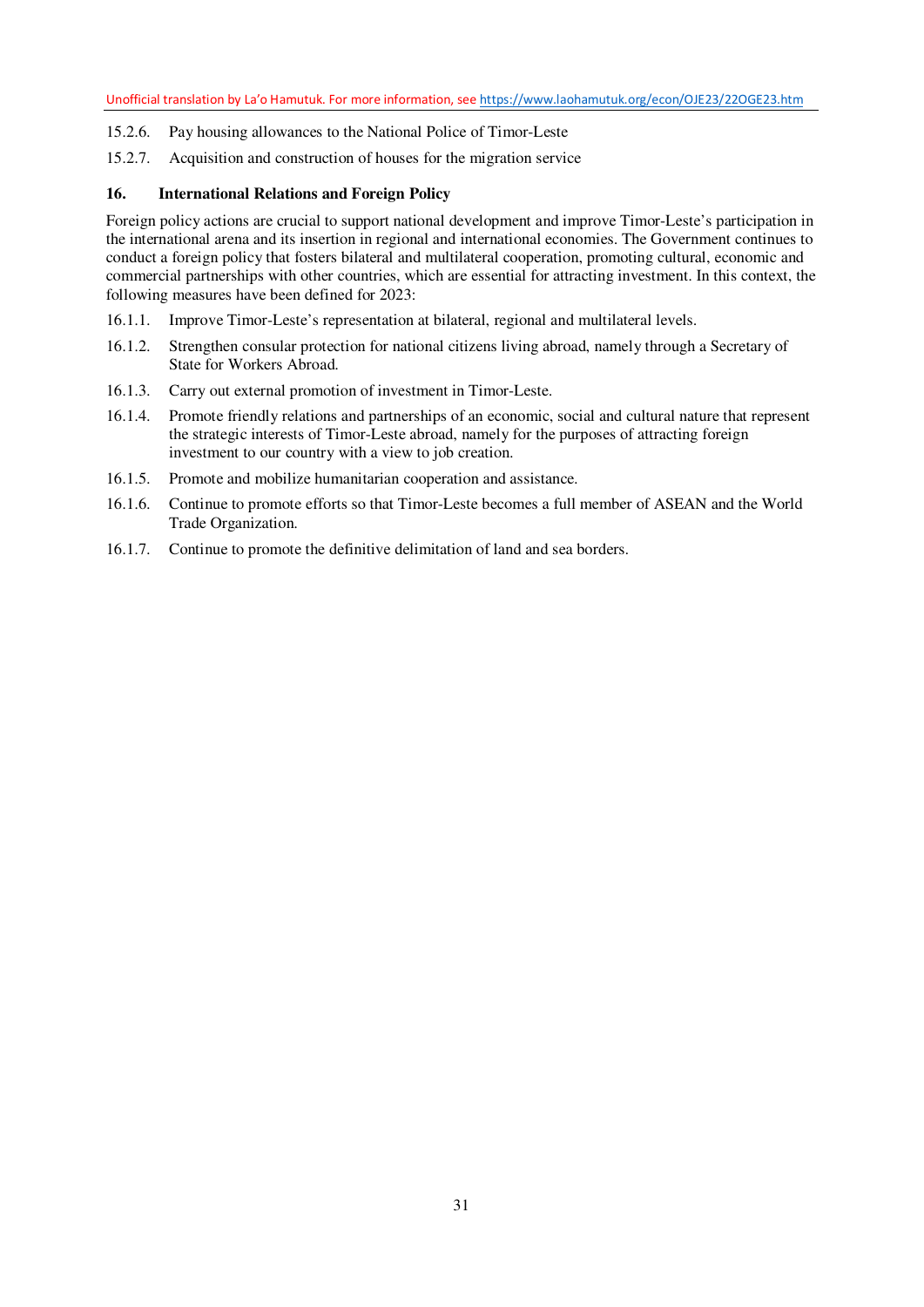# **Annex II (referred to in Article 3.4)**

# **Correlation between national results and the strategic areas of the Major Planning Options**

|    | <b>National results</b>                                                                                                                   | <b>Strategic areas of Major Planning Options</b>                                |  |  |  |
|----|-------------------------------------------------------------------------------------------------------------------------------------------|---------------------------------------------------------------------------------|--|--|--|
|    | 1. All citizens have access to safe and quality health services                                                                           | 11. Health                                                                      |  |  |  |
|    | 2. All citizens are free of hunger and malnutrition                                                                                       | 1. Agriculture, livestock, fisheries and forestry<br>10. Education and training |  |  |  |
|    | 3. Friendly, confident, safe communities                                                                                                  | 4. Land development and housing                                                 |  |  |  |
| 4. | Timor-Leste is a country that enforces the rule of law and equal access to justice<br>is guaranteed for all citizens                      | 14. State reform                                                                |  |  |  |
|    | 5. All citizens have access to clean water and quality sanitation                                                                         | 9. Water and sanitation                                                         |  |  |  |
|    | 6. Protect the environment and safeguard the country's sustainable development for<br>future generations                                  | 1. Agriculture, livestock, fisheries, and forestry<br>5. Environment            |  |  |  |
|    | 7. Disaster preparedness for effective responses for all citizens at all levels                                                           | 11. Health<br>15. Defense and national security                                 |  |  |  |
|    | 8. All citizens should have access to quality education and training for lifelong<br>learning                                             | 10. Education and training                                                      |  |  |  |
|    | 9. Build a modern telecommunications network to connect all people                                                                        | 8. National connectivity                                                        |  |  |  |
|    | 10. A national petroleum industry with qualified national people leading and managing<br>the industry                                     | 6. Petroleum and minerals                                                       |  |  |  |
|    | 11. An e-government that provides faster, more effective, efficient and transparent<br>services to citizens                               | 14. State reform                                                                |  |  |  |
|    | 12. Create more inclusive, sustainable and quality employment in Timor-Leste                                                              | 2. Economy and employment                                                       |  |  |  |
|    | 13. A modern, diversified economy with thriving innovative industries driven by private<br>sector development                             | 2. Economy and Employment                                                       |  |  |  |
|    | 14. A sustainable and prosperous agricultural sector that meets the demand of<br>domestic and international markets                       | 1. Agriculture, livestock, fisheries, and forestry                              |  |  |  |
|    | 15. An original, environmentally friendly tourism industry that focuses on our people,<br>our culture and our heritage                    | 3. Tourism                                                                      |  |  |  |
|    | 16. Greater consumption of art and culture in the country and conservation of cultural<br>heritage                                        | 13. Culture and heritage<br>14. State reform                                    |  |  |  |
|    | 17. A diverse, socially inclusive and equitable society that supports and protects the<br>most vulnerable                                 | 12. Social inclusion and protection                                             |  |  |  |
|    | 18. Everyone in Timor-Leste has access to reliable and affordable electricity 24 hours<br>a day                                           | 7. Electricity and renewable energy                                             |  |  |  |
|    | 19. An extensive network of quality, well-maintained roads, ports and airports that<br>promote development and market access              | 8. National connectivity                                                        |  |  |  |
|    | 20. Spatial planning, urban and rural development                                                                                         | 4. Land development and housing                                                 |  |  |  |
|    | 21. Sensible, responsible, effective and efficient local government                                                                       | 4. Territorial development and housing<br>14. State reform                      |  |  |  |
|    | 22. Greater public participation in policy making and decision making by Government,<br>leading to more accountable Government            | 14. State Reform                                                                |  |  |  |
|    | 23. Sustainability and sound financial and budgetary management                                                                           | 14. State Reform                                                                |  |  |  |
|    | 24. An efficient and effective public administration that citizens trust                                                                  | 14. State Reform                                                                |  |  |  |
|    | 25. Develop sustainable and environmentally friendly infrastructure for all generations                                                   | 5. Environment                                                                  |  |  |  |
|    | 26. Our defense and security sector will defend the nation, supporting civil society and<br>helping to combat regional and global threats | 15. Defense and social security                                                 |  |  |  |
|    | 27. Strong bilateral and multilateral relations that promote Timor-Leste and contribute<br>to a better Asia and a better world            | 16. International relations and foreign policy                                  |  |  |  |
|    | 28. The interests of the Timorese people are protected and promoted, nationally and<br>internationally                                    | 13. Culture and heritage<br>16. International relations and foreign policy      |  |  |  |